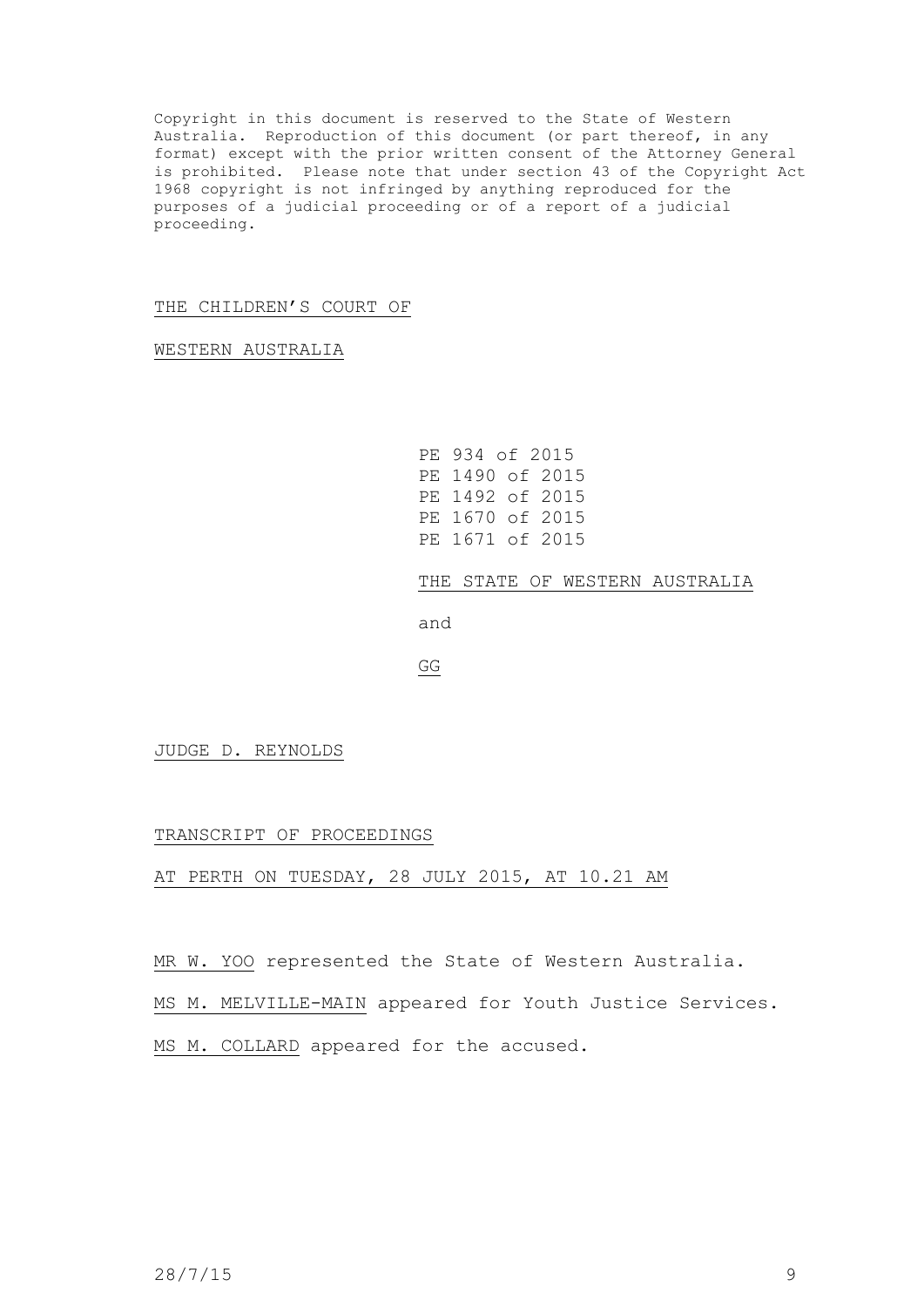**ASSOCIATE:** Calling the matter of GG.

**HIS HONOUR:** GG, is it?

**GG:** Yes.

**HIS HONOUR:** Just take a seat there, GG. Ms Collard.

**COLLARD, MS:** Your Honour, I appear for GG.

**HIS HONOUR:** Right. Thank you. Ms Melville-Main.

**MELVILLE-MAIN, MS:** I appear for Youth Justice, sir.

**HIS HONOUR:** Thank you. Mr Yoo.

**YOO, MR:** If your Honour please, I represent the prosecution in this matter.

**HIS HONOUR:** Right. Thank you. Ms Collard.

**COLLARD, MS:** Your Honour, this is my application. It's for a section 40 review of the sentence imposed on 9 June this year by his Honour Magistrate Schwass. I have provided the court with a copy of the transcript.

**HIS HONOUR:** I've read that.

**COLLARD, MS:** I have spoken to the State. I understand the State concedes the review of the sentence. Would your Honour wish to hear from me in relation to  $-$  -  $-$ 

**HIS HONOUR:** Perhaps I will just hear from Mr Yoo, see what the State's position is. I've read what Ms Capelli had to say.

**YOO, MR:** Yes. That is correct, your Honour. The prosecution would concede the application to review, and, obviously, there is your Honour's discretion. Anything that's agreed to by the prosecution, obviously, doesn't bind the court, but in this particular instance, having regard to GG's record and the scale or where this particular set of offences sit in the scale, the stage has not been reached where detention to be served in the community should be imposed.

It's for that reason, your Honour, that the prosecution is of the view that the sentence should be discharged, but, of course, my friend will inform

10.21 YOO, MR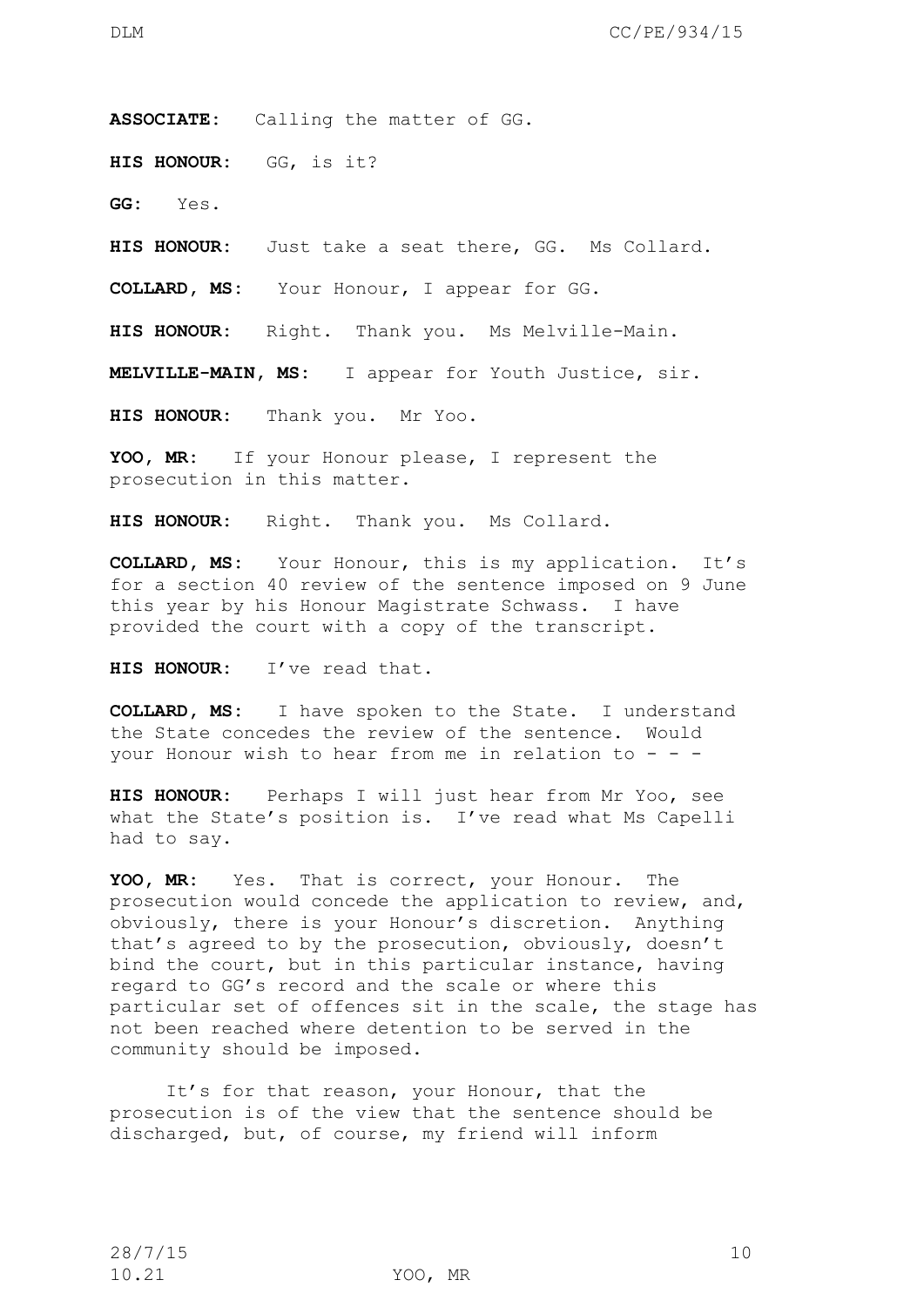your Honour of the reasons or why the court should be persuaded that way.

**HIS HONOUR:** Right. Thank you for that.

**COLLARD, MS:** Yes, your Honour.

**HIS HONOUR:** I should just make it clear right at the outset, and Mr Yoo has mentioned the point, that is, that it's a matter for the court as to what the appropriate sentence is.

**COLLARD, MS:** Yes. That's correct.

**HIS HONOUR:** Parties may have a position, but that's in no way binding on the court, and, ultimately, it's the decision of the court. So, that said, what did you want to say, Ms Collard?

**COLLARD, MS:** Your Honour, I'm predominantly relying on the submissions made in the transcript. It was clear, leading up to GG's remand in custody, that he was hanging around with some older (indistinct) peers and, obviously, engaging in some risky behaviours and  $- -$ 

**HIS HONOUR:** Can I just interrupt for a minute.

**COLLARD, MS:** Yes.

**HIS HONOUR:** It might be useful, if this transcript is being used, that it contained the material facts in relation to these matters, so when someone looks at the outcome, they can then relate it to what the nature and factual circumstances of the offences were.

**COLLARD, MS:** Yes. They were read in court, your Honour.

**HIS HONOUR:** So perhaps, Mr Yoo, if you wouldn't mind just reading the facts out.

**YOO, MR:** Certainly, your Honour. Charge 934 of 2015: that some time between 6.20 pm on 14 March and 2.30 am the next day, the complainant's house in North Beach was burgled. During the burglary, the persons responsible forced their entry into the lounge room and went through the drawers and cupboards and took several items, including a set of keys. That included car keys, and those persons responsible used the car keys to steal the complainant's Ford car.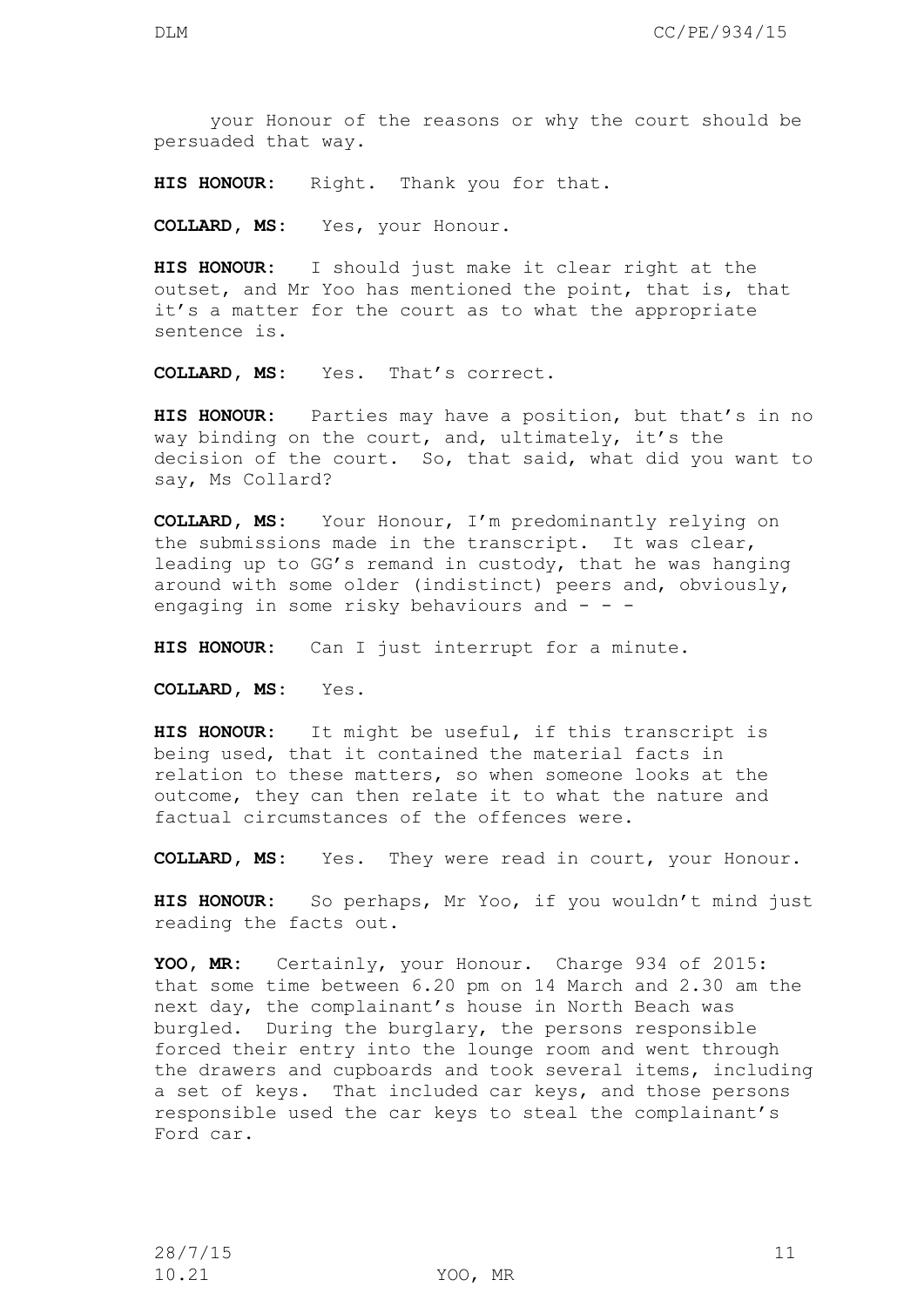At 10.07 pm on 16 March, GG was sitting in the front passenger seat of that particular Ford, and that was being driven in Nollamara. Police tried to stop the car, and the driver of that car – that's not GG – accelerated immediately and failed to stop. That particular car was then involved in an eight-minute pursuit through the suburbs of Nollamara, Mirrabooka and Balga, near the intersection of Reid Highway and Wanneroo. The driver and GG abandoned the vehicle, running through a bush, jumping fences to escape from police. They were found sitting

outside a house in Balga.

When he participated in an interview with the police, he denied stealing the car, however knew that it was stolen. And, as your Honour knows, the co-offender was Brandon Oakley, and he received eight months imprisonment for that matter and some other matters. That record was handed up to the court.

The second set of offences are the aggravated burglary on dwelling, 1490/2015, and that occurs at 1 pm on 19 April 2015. And GG and two associates were at the complainant's address in Hamersley. GG jumped over the side fence into the back of the property. He placed a branch-cutter through the cat door to the lever and unlocked the back door of the property. Once inside, he and the people who he was with went through the house. He took an iPad from the kitchen bench and left the premises through the same door. Forensic officers attended and collected a fingerprint that was identified to GG. He made full admissions to that offence in a video record of interview.

1492 of '15 is an aggravated burglary and commit an offence in a dwelling on the complainant KO. At 1.15 pm – so that's 15 minutes after 1490 of '15 – GG and the two others who he was with were at 76 Vickers Street, Hamersley. They jumped the back fence from a pathway into the backyard. GG crawled through a pet door, which is at the back of the house, went into another room, and he lifted the glass out of the sliding door and entered the main part of the house with his associates.

Once inside, GG and the other males went through the house and took a small box, which had sewing items in it valued at about \$30. They then left through the same back door. Forensics identified a fingerprint that was identified to GG. He also made full admissions in relation to this matter. Our office contacted the police yesterday, and as to date, no one else yet has been charged in relation to that offence.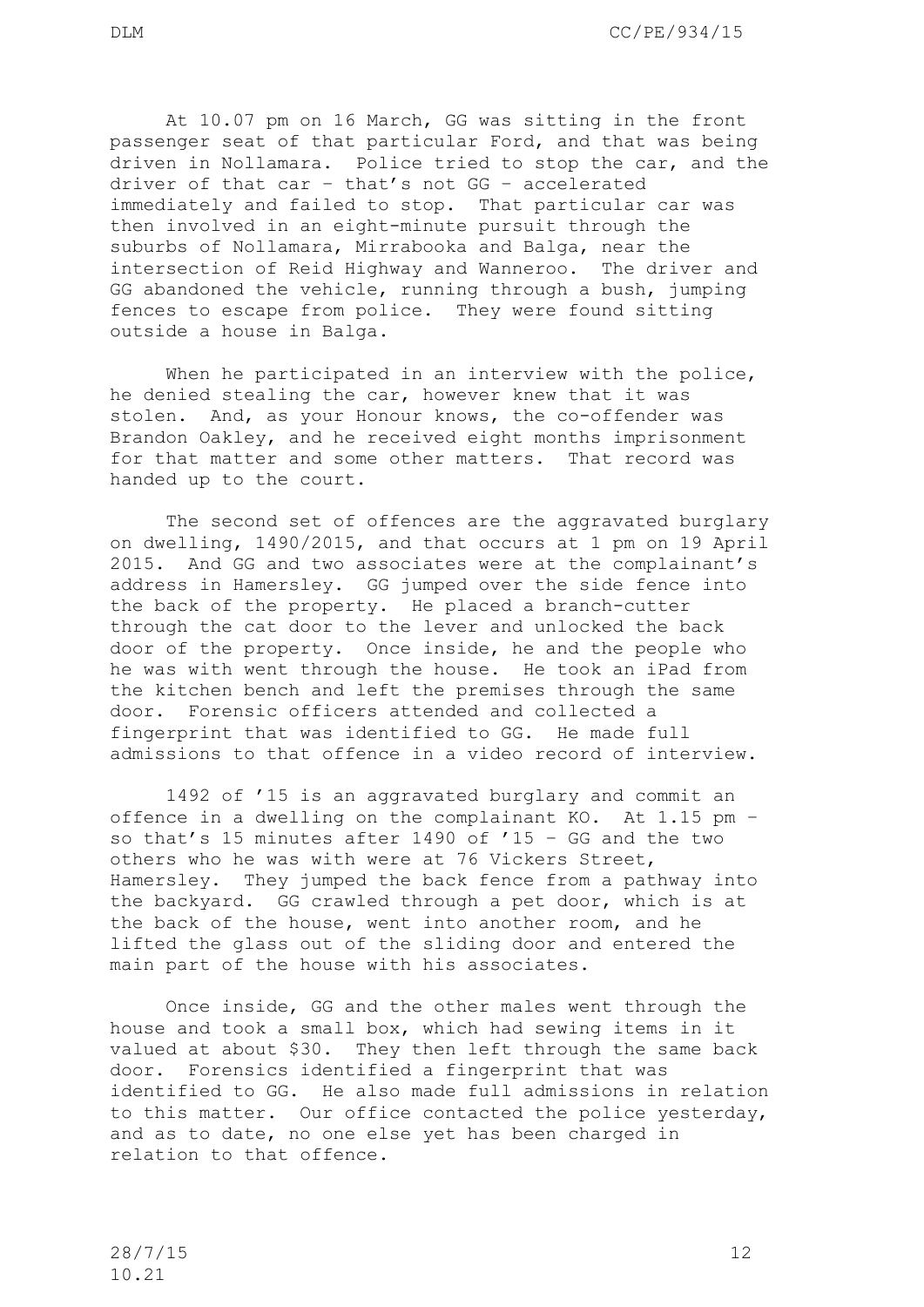1670 of '15 is a burglary with intent on a dwelling. At 10.45 pm on 26 May 2014, GG and his friends – and those friends were not charged – were walking out the front of 581 Beach Road in Warwick. GG climbed a fence and entered the yard. He walked to the side of the house and went to the laundry door and entered through the doggie door. He walked through the laundry to the kitchen and looked for items to steal, and he was disturbed by the family dog, and he left through the doggie door without taking any items. The complainants were in their master bedroom asleep. They woke up from the dog barking and watched GG leave. There were CCTV cameras that captured the entire incident, and GG made admissions to the offence.

Finally, in relation to charge 1671 of '15, it was at 8.59 pm on 26 May 2014. GG and several friends were at the front of the Beldon Tavern. They entered the store, walked to the back and took two cartons of beer. GG walked to the front of the store and didn't pay for that, and staff members saw him, followed him and ran. After a few minutes, he fell and dropped the cartons of beer, and one of them smashed. He stood up, picked up the unbroken carton and ran. And he participated in a video record of interview and made full admissions. Your Honour, those should be the relevant facts.

**HIS HONOUR:** Thank you for that. Ms Collard.

**COLLARD, MS:** Your Honour, as you will see, those facts were accepted in full. There was no dispute with those facts. He was predominantly in company with other negative peers. There was one incident where he said he was on his own, and he made full admissions to that because the incident was captured on CCTV footage. So, yes, and also the burglary – not the burglary. The stealing of the alcohol – he agrees he was there. I understand that was captured on CCTV footage.

His parents, who are very supportive, have attended court with him on each occasion. His dad is present at court today. Prior to GG being remanded in custody, his parents raised some concerns that he was hanging around with these older, negative peers, obviously engaging in some risky behaviours. He had found himself a girlfriend, so he was staying at his girlfriend's house. And prior to the sentence, he ended up spending a total of 11 days in custody. Some of those days were because he had breached his curfew because he had been at his girlfriend's and not at home.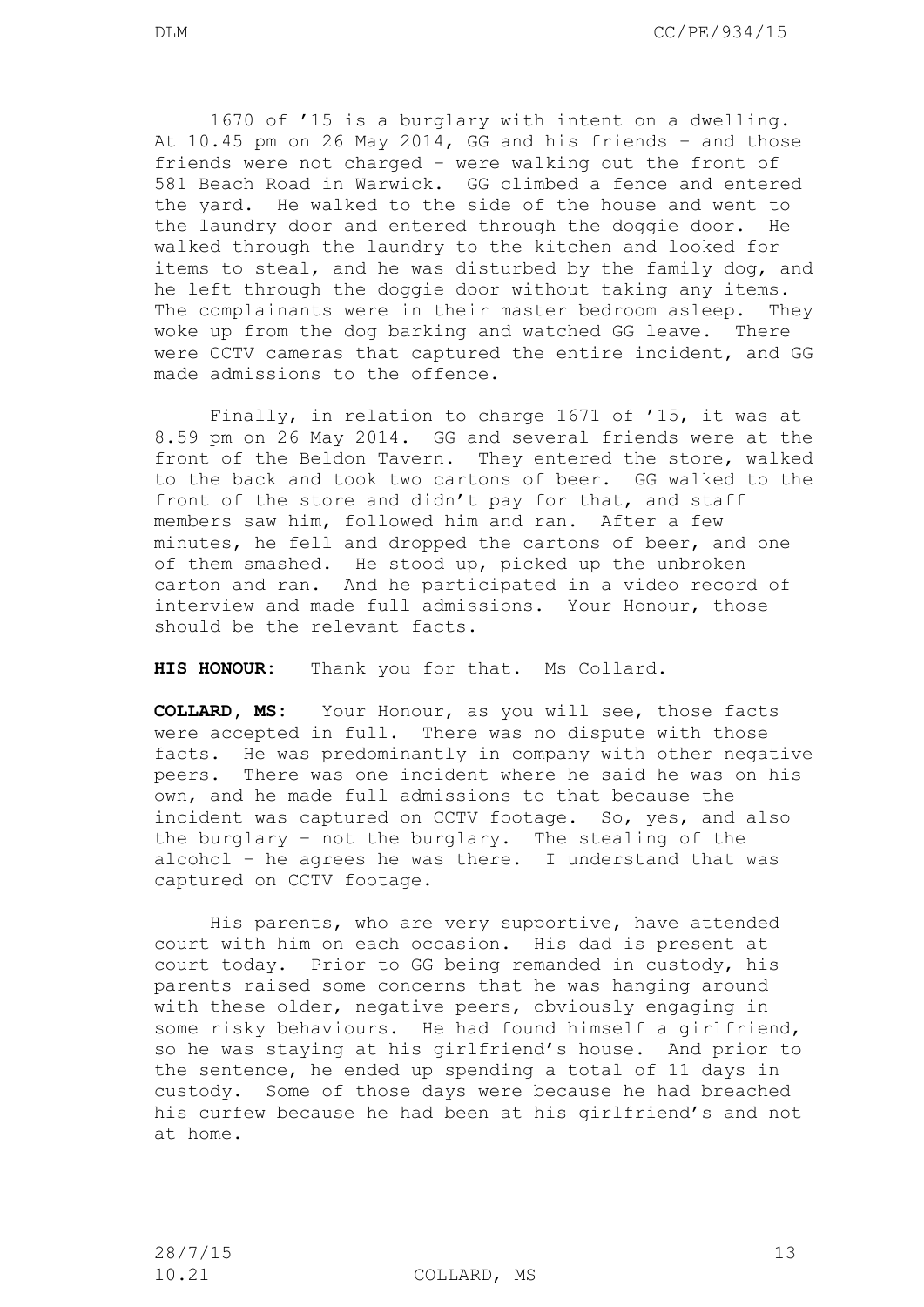On other occasion, I think he wasn't at home, and his parents thought that he was at his girlfriend's, but it turns out I don't think he was at his girlfriend's. So he spent 11 days in custody. His parents were very clear, when they came to court, that they thought that the time in custody or the remand in custody would be a wake-up call for GG. They said that, you know, he was really pushing the boundaries. He was really, you know, testing everybody's patience. He also, you know, came to the point where he was caught by schedule 2 and had to be remanded in custody to sort these matters out.

But he pleaded guilty, essentially, very early on to all matters, and you will see from the transcript there were some substance misuse issues. He raised those with me. At that time, he didn't wish for me to raise that with his parents, but he was clear that his substance misuse was far more serious than what his parents were aware of, and so there was a – they were seeking to have GG receive some counselling. And certainly there's a correlation between GG dropping out of school and dropping out positive, structured activities in his life and to his re-offending.

But his father – and when I've spoken to Youth Justice – since he has been placed on the order, I think there has been a very positive turnaround for GG, and I understand that he has been doing well on the order. Youth Justice do have an update in relation to how he has been going. And certainly my submission back on – my submission was that he was – I was asking for an order in the community. I didn't believe that he had reached the option of last resort, where detention was the only option, notwithstanding some of these burglaries are serious.

He did have a very limited record at the time of sentence, and it's the first time that he has been placed on a court order. So it sounds like GG is taking the order very serious, and he has been very positive in the short time that he has been on the order. So I would be asking for your Honour to consider the intensive youth supervision order.

**HIS HONOUR:** Right.

**COLLARD, MS:** He has been residing with his parents, and he has now re-engaged back with Balga Detached, and I understand he has started counselling.

**HIS HONOUR:** Right. Thank you for that. What's the update, Ms Melville-Main?

10.21 COLLARD, MS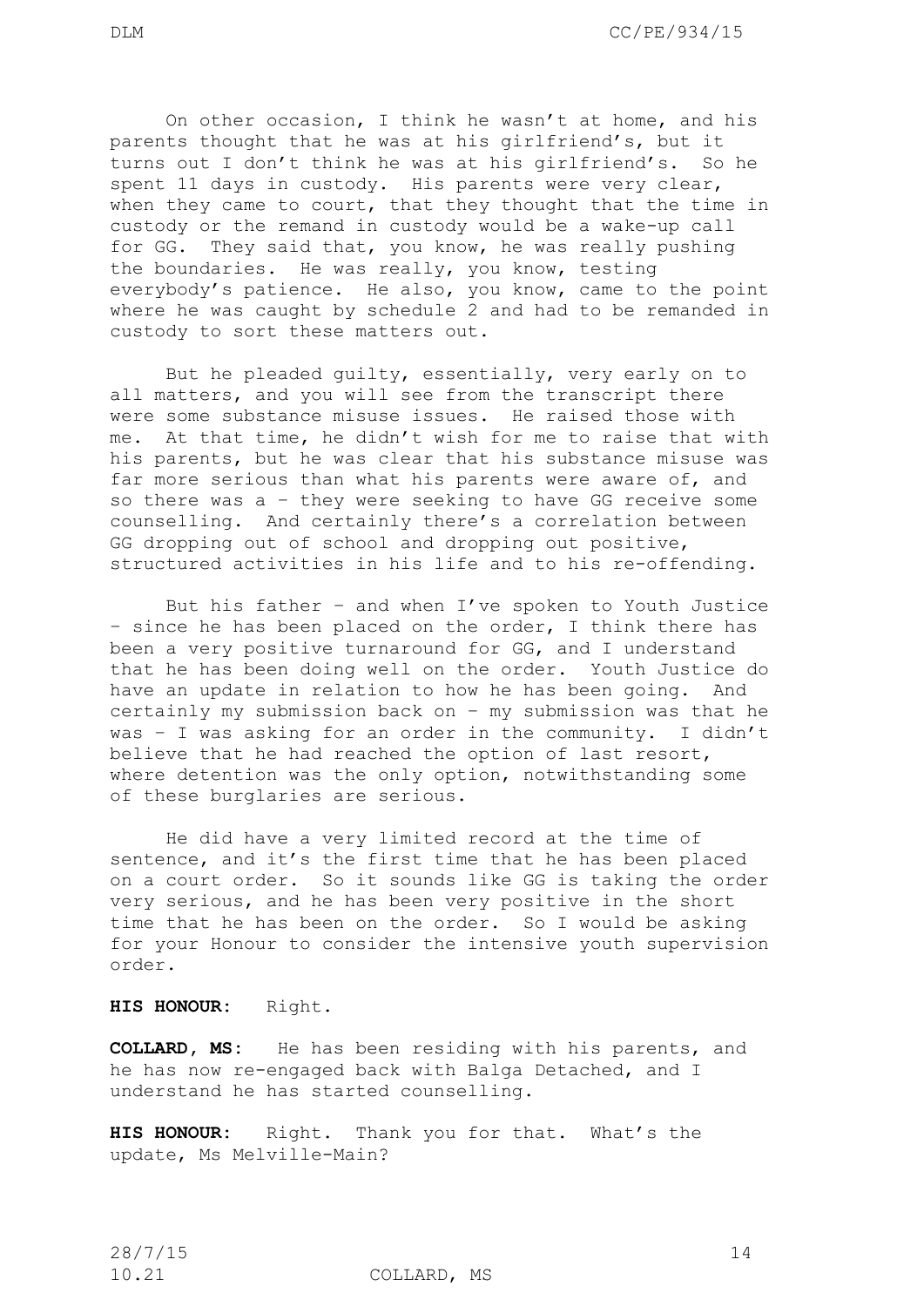**MELVILLE-MAIN, MS:** Certainly, sir. It is acknowledged at the beginning of the order, GG and his family were moving between Perth and Geraldton, so there was a little bit of adjustment to the commencement of the order, and it is acknowledged this is GG's very first order. However, since things have settled down, he's definitely reporting twice weekly, as directed. He has completed 12 out of the 40 hours of community work. He did attend his initial substance abuse counselling session yesterday. And the issues of concern that his Youth Justice officer would like to address with Mr G is, obviously, the substance misuse concerns and also education, sir. His father has been quite instrumental in making sure that GG gets back on track.

**HIS HONOUR:** Right. Is it his dad that's in the back of the court?

**COLLARD, MS:** Yes, your Honour. Mr - - -

**HIS HONOUR:** Right.

**COLLARD, MS:** Mr G.

**HIS HONOUR:** Perhaps if he can just - - -

**COLLARD, MS:** Mr G.

**HIS HONOUR:** Is it GG's father?

**COLLARD, MS:** Mr G.

**HIS HONOUR:** All right. If he wouldn't mind coming forward and taking a seat over in the witness box. Just take a seat there, Mr G. Can you tell me your full name?

**G, MR:** Yes. My name is Mr G.

**HIS HONOUR:** Right. Thank you. And GG is your son?

**G, MR:** yes.

**HIS HONOUR:** And can you tell me where you live at the moment? As I understand it, it's 71 Burnham Way, Girrawheen. Am I right in thinking that?

**G, MR:** Yes. That's correct, yes.

**HIS HONOUR:** Yes. Who else lives there with you?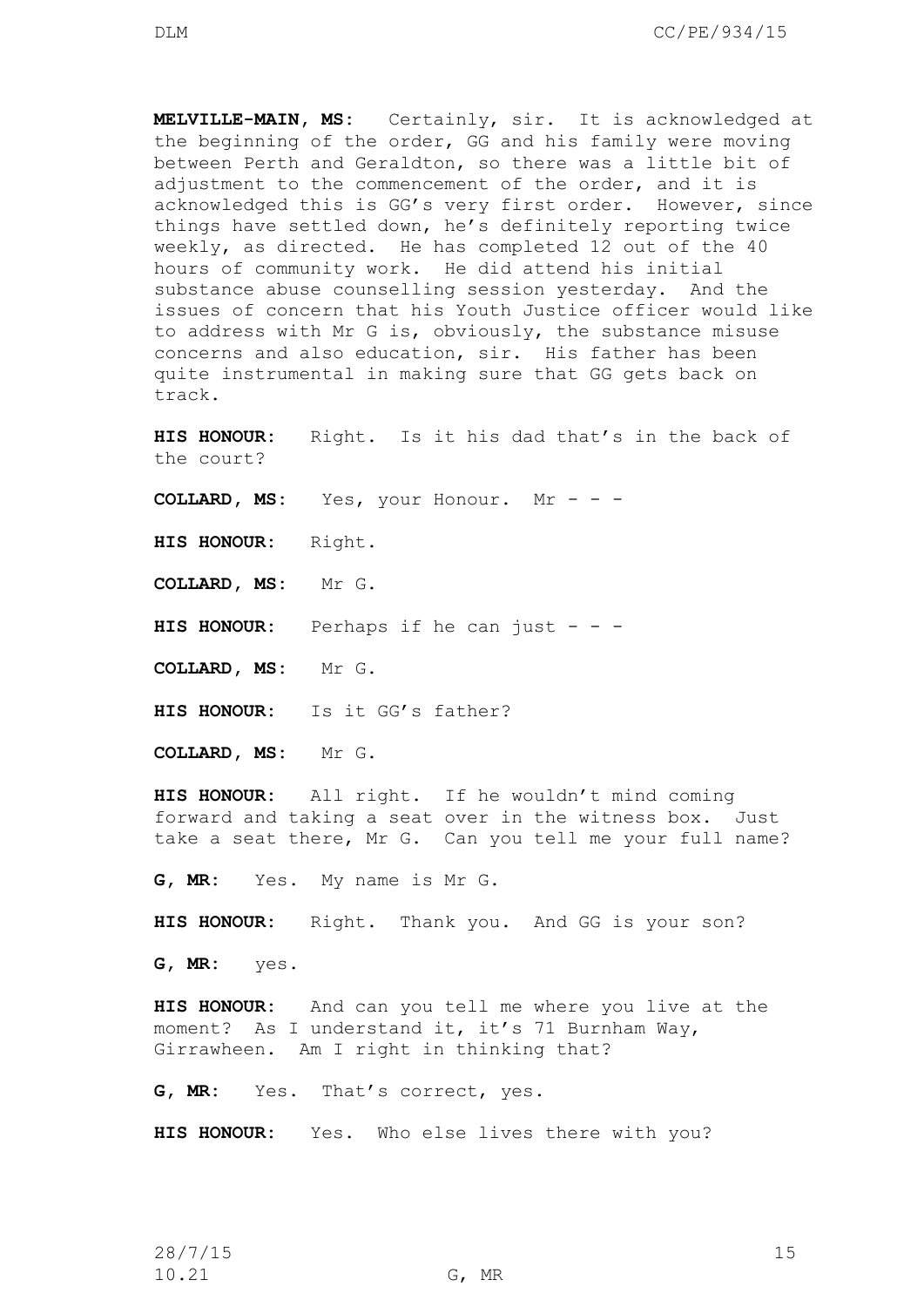**G, MR:** His mum is there at the moment, and two of his sisters are there at the moment.

**HIS HONOUR:** How old are the sisters?

**G, MR:** 22 and 20.

**HIS HONOUR:** Do either or both of them have children?

**G, MR:** Yes. They've got one each.

**HIS HONOUR:** One each. And do the children live at your place?

**G, MR:** Yes.

**HIS HONOUR:** Yes.

**G, MR:** One - - -

**HIS HONOUR:** Who else lives at your place?

**G, MR:** One lives there, and one sort of came down from Geraldton, and there's a younger sister who goes to school. She's 10.

**HIS HONOUR:** What school does she go to?

**G, MR:** She goes to Montrose Primary School, or Roseworth it's called now.

**HIS HONOUR:** From having read the report, I understood GG had seven siblings, so are there some other children?

**G, MR:** Yes. There's an older brother who lives in Adelaide, and there's another older brother. He's a bit of a floater. He floats around. So there's three boys and there's three girls.

**HIS HONOUR:** Right. Is there a seventh one?

**G, MR:** No.

**HIS HONOUR:** There's not. You and GG's mother – that's R?

**G, MR:** Yes.

**HIS HONOUR:** Right. How long have you been living together?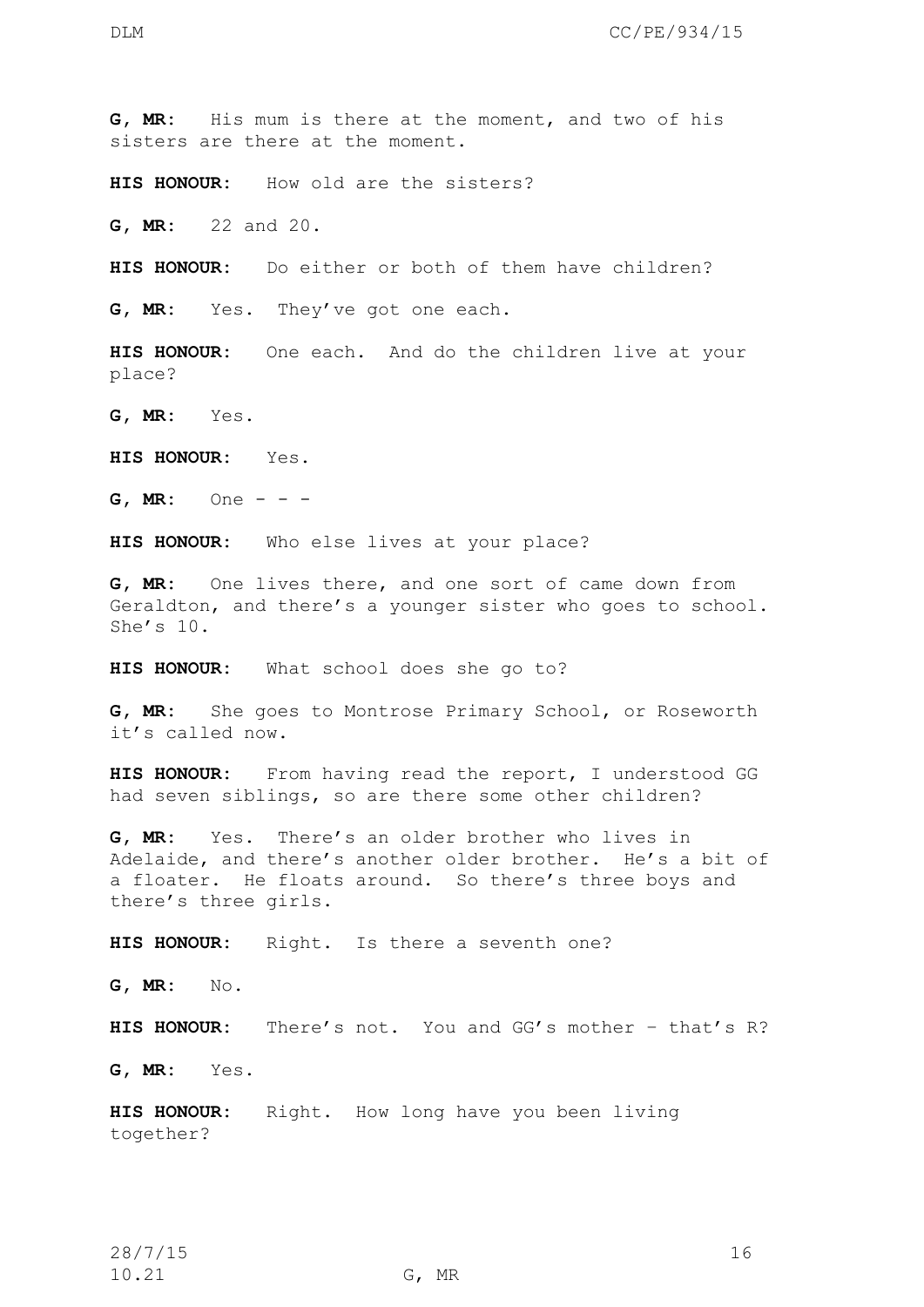**G, MR:** Probably on and off for the last seven, eight years.

**HIS HONOUR:** Over the last 12 months or so, have you been living continuously together or have there been problems in your relationship with her?

**G, MR:** I've been – I worked away – I used to work away a lot. I've actually been unemployed for the last three months since - from the mining industry, so - - -

**HIS HONOUR:** So prior to three months ago, what sort of work did you do?

**G, MR:** I was working away – diesel mechanic.

**HIS HONOUR:** So fly-in/fly-out worker.

**G, MR:** Fly-in/fly-out, yes.

**HIS HONOUR:** All right. I'm just wondering is there any issue as between you and R that might have been impacting on GG – some problems you were having and they were pretty evident within the household that were impacting on him, causing him maybe to not come home some nights or impact on – impacting on him in some way. Can you give me some idea of that.

**G, MR:** Yes. I think, because R has got the other kids and GG – because I wasn't there, he was sort of finding it a bit easier to put it over his mum, because she was busy with the younger one, and the elder girl with the babies, because the babies are only about a year old. So in that time he's sort of going away doing his own thing, and I wasn't there, because I was working away for a couple of weeks and coming back every third week. So he sort of was good on the week that I got home, because he knew I was home, but then the other couple of weeks he would sort of go a bit off-track.

**HIS HONOUR:** Yes. Had you had words with him about - - -

**G, MR:** We've had plenty of  $-$ 

HIS HONOUR: - - - getting him to lift his game?

**G, MR:** Pardon?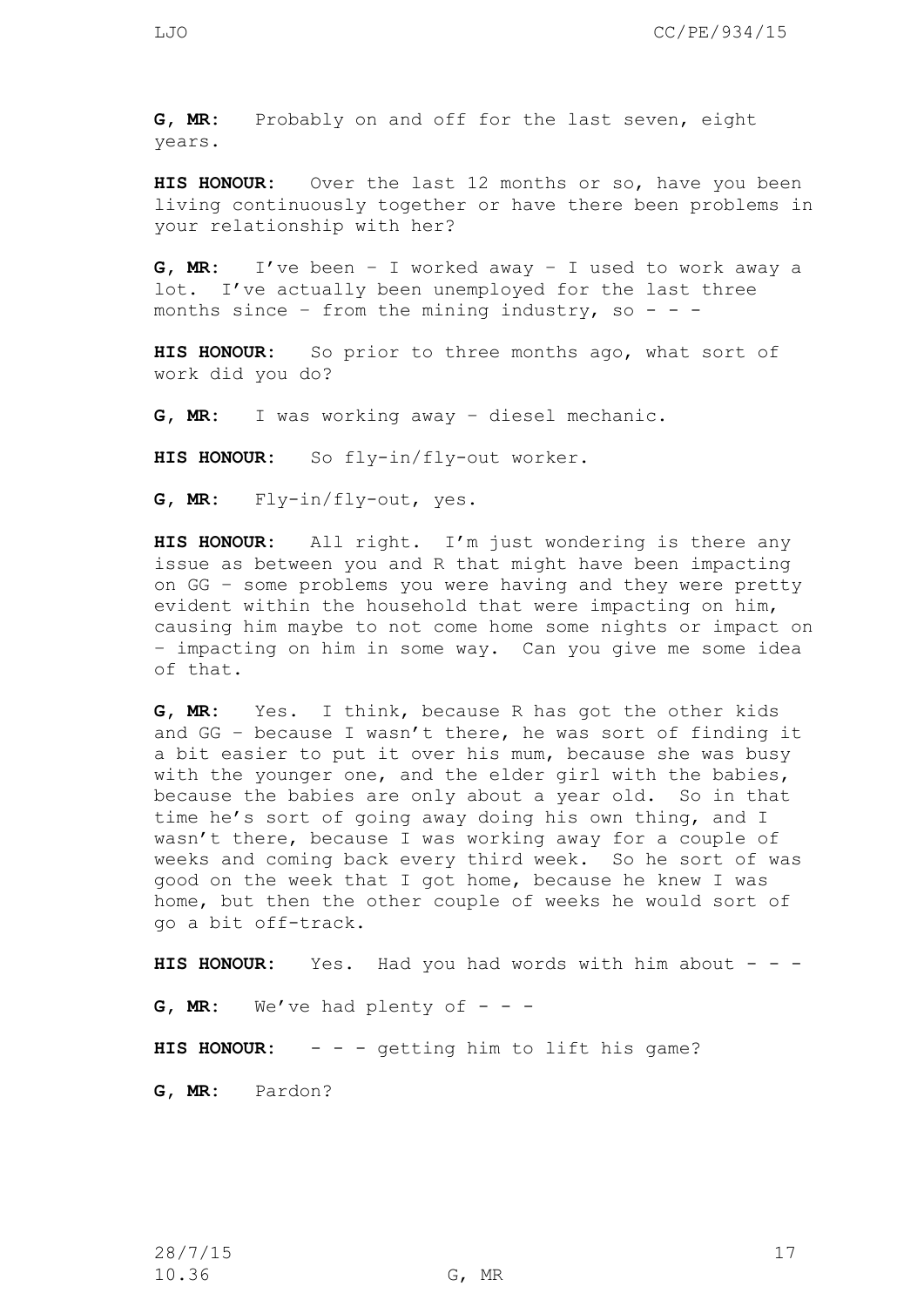**HIS HONOUR:** Had you had words with him, try to get him to lift his game and stop getting  $-$  -

**G, MR:** I've had plenty of words with him. Yes. I've got – yes.

**HIS HONOUR:** Yes, stop getting into trouble.

**G, MR:** Yes, trying to get him out of trouble. I've even told him, you know – I said, "I was the same age as you. We used to go catch a bus from one side of the city to go to the other side of the city, because we didn't want to go to school just around the corner, because we knew that – we actually shifted in our teenage years to Scarborough, so from Mirrabooka we were catching the bus over to Scarborough, three buses to get there at 8 o'clock in the morning. And you're getting someone to pick you up in the morning from your house just to go down to Balga just, you know, three or four blocks away, and you don't know how easy you got it."

**HIS HONOUR:** Yes.

**G, MR:** I've told him, you know, everything I've got, I've actually had to work for.

**HIS HONOUR:** Yes.

**G, MR:** Same way as my dad taught me. We were shearers,  $\mathbf{s} \circ - -$ 

**HIS HONOUR:** Yes. What was his comeback to you after you told him that?

**G, MR:** He sort of put his head down and sort of looked (indistinct) I said, "How would you like all your friends coming stealing my stuff?"

**HIS HONOUR:** Yes.

**G, MR:** "You wouldn't like that." And he sort of got upset: "No. I wouldn't like that," you know.

**HIS HONOUR:** Yes. Then after you had that chat, he got into some trouble.

**G, MR:** Depends – yes. Sometimes when he would have a (indistinct) came around, I suppose (indistinct) family or his friends. He – but I try to keep him as – I would sort of try to monitor who's he hanging with and if he knew – I sort of knew who they were or knew the family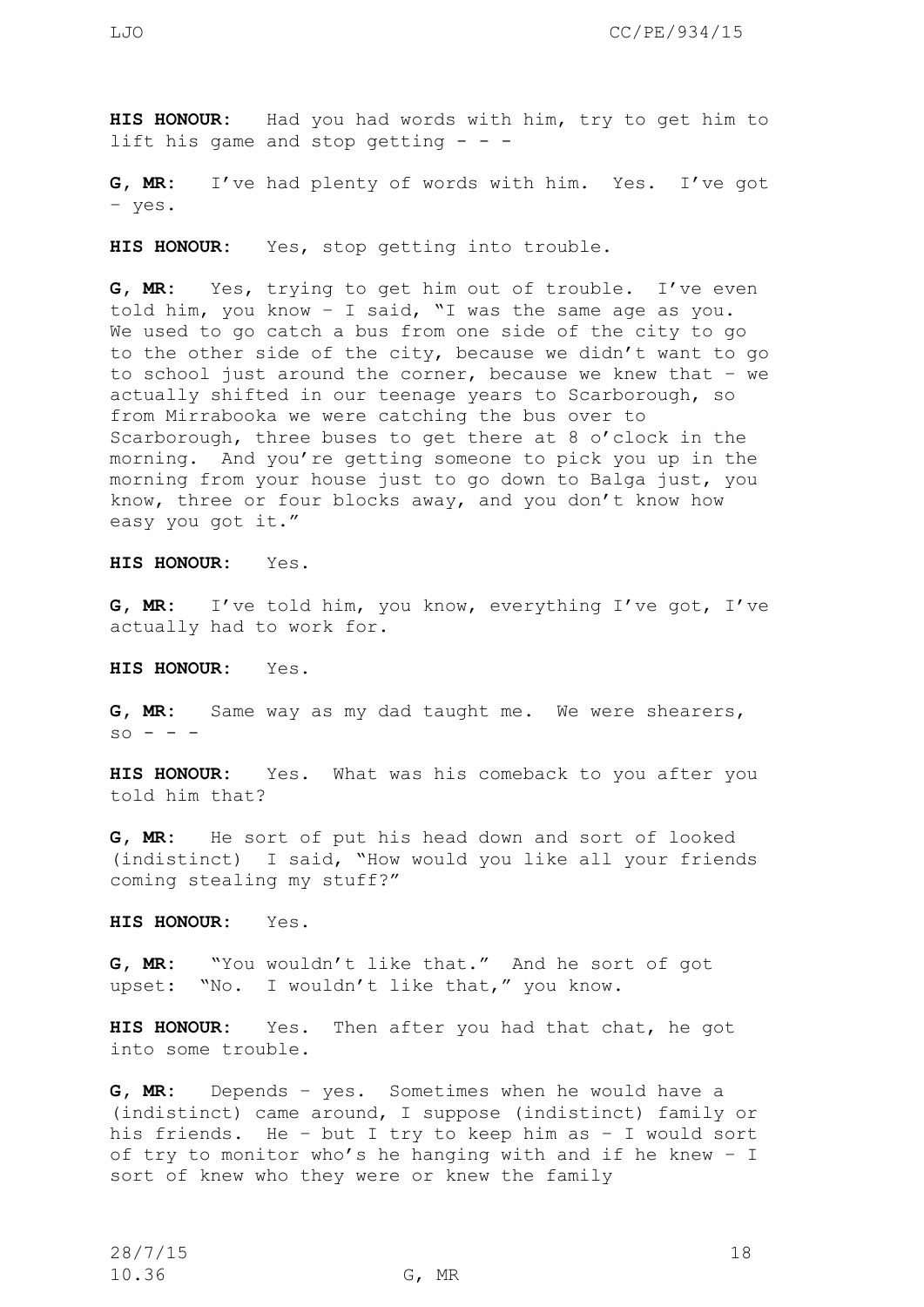**HIS HONOUR:** Did you know that he was hanging around with some older males?

**G, MR:** I knew of the boys but I – yes. I didn't realise how old (indistinct)

**HIS HONOUR:** What about this person Oakley? Did you know him?

**G, MR:** Yes. I've – yes. I've had – I don't actually know him, but I've seen him once.

**HIS HONOUR:** When did you see him?

**G, MR:** Probably about a few months ago, but the other (indistinct) the week.

**HIS HONOUR:** Yes.

**G, MR:** I heard he was driving a car around in our suburb, and he pulled up at our street.

**HIS HONOUR:** Yes.

**G, MR:** So I've actually chased him away from our street.

**HIS HONOUR:** Did you tell GG to stop hanging around with him?

**G, MR:** I told him that. Yes.

**HIS HONOUR:** Yes. Was that before or after he was found as a passenger in the car that was pursued?

**G, MR:** I think – around about the same-ish time, so I didn't know who he was – actually hanging with, but I sort of – then I found out who it was. I (indistinct) "You know, don't go hanging with them, because  $I'' - -$ 

**HIS HONOUR:** Just getting back – I don't want to get too personal, but just getting back to yourself and your wife, I'm just wanting to find out whether or not there's a stable arrangement, not just so far as the accommodation building-wise, but in terms of your relationship with your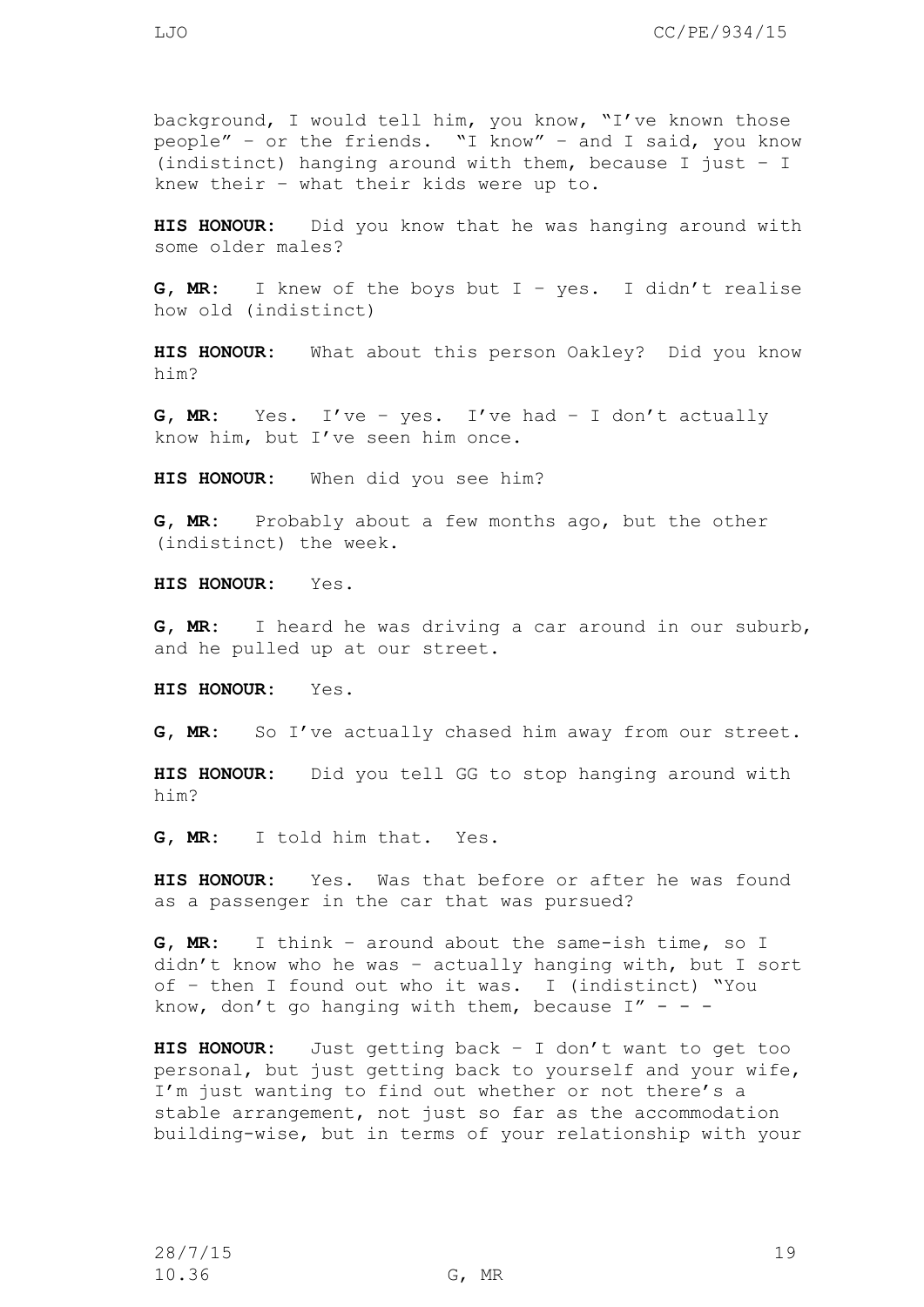wife, his mum. Are you in a stable relationship at the moment?

**G, MR:** Yes. We're pretty good. Yes.

**HIS HONOUR:** Yes.

**G, MR:** We're friends. Yes.

**HIS HONOUR:** So when it comes to his living arrangements, he's in a stable situation at the moment, both so far as the house and the people in the house are concerned.

**G, MR:** Yes.

**HIS HONOUR:** There's stability across both the building and the people in it.

**G, MR:** Yes. That's – yes. Yes. We're pretty stable there, and I keep telling him all – like, "Your home is here." I said, "We're always here. You've got – all your friends who you hang around with, they've only got one parent living with them or they're only living with their mum or sometimes they're just doing that." I said, "You've got two people who are the rock foundation (indistinct) at home and you're going around hanging around doing something you've got no need to do. You're" – because his mum has got a sore back. She has had a sore back for ages, so sometimes it's a bit hard for her to get out of bed and stuff like that.

**HIS HONOUR:** Yes. Okay. So maybe he needs to pitch in and do some of the more physical chores around the place.

**G, MR:** Yes. Yes. That's right.

**HIS HONOUR:** Now, just moving on from 9 June, when this order was made, I think you were at the court. Am I right in thinking that, or it was his mum, was it?

**G, MR:** Probably – no. I think I missed court once, but I think his mum came once. I can't remember what day.

**HIS HONOUR:** Yes. Okay.

**G, MR:** But I've been mostly here most of the time.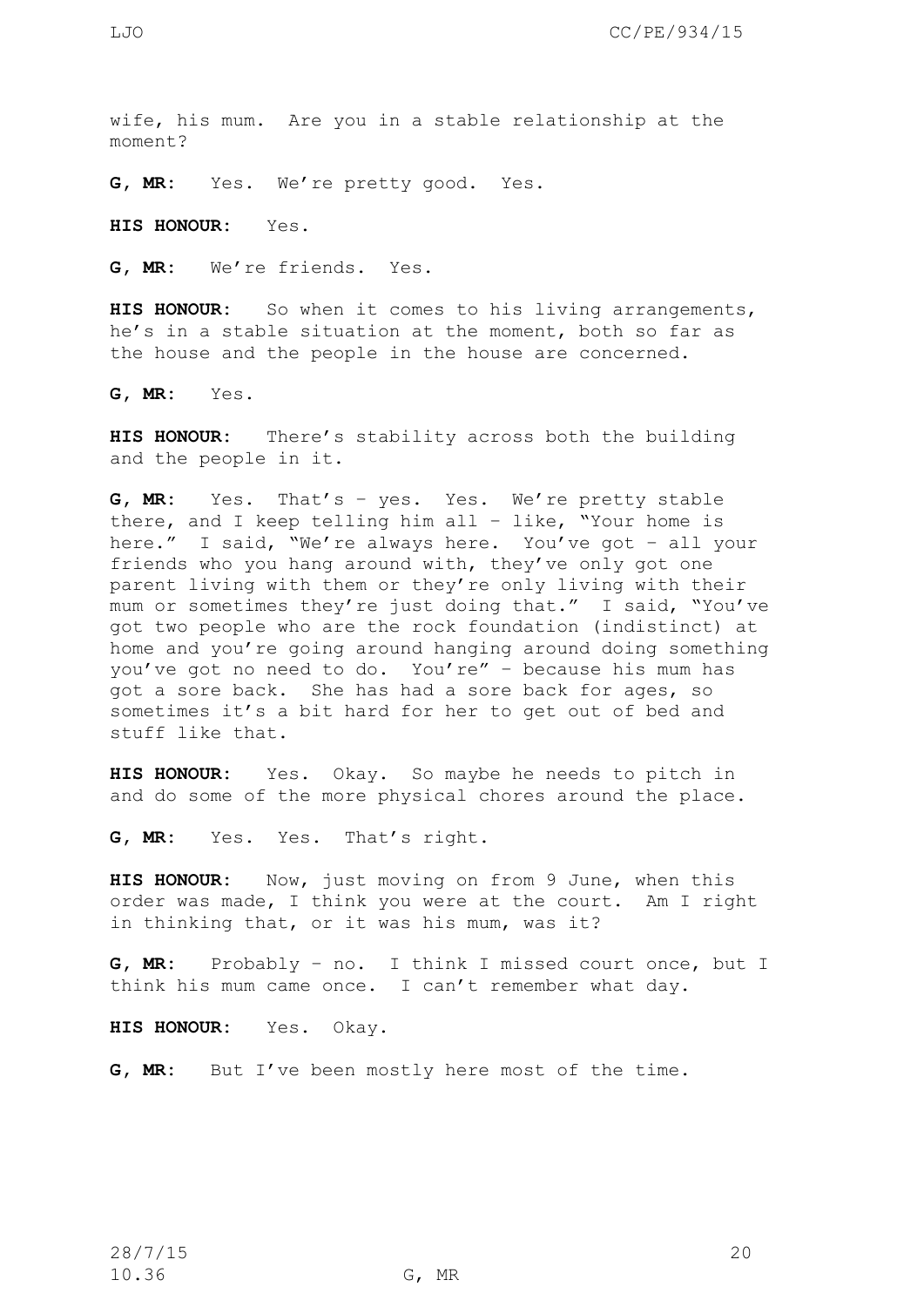**G, MR:** Yes.

**HIS HONOUR:** Yes. Okay. So can you tell me what has been happening with GG since 9 June, so far as him staying at home, doing as you say, not getting into trouble?

**G, MR:** Yes.

**HIS HONOUR:** Going to school – all these sorts of things. Can you tell me what has been happening since 9 June.

**G, MR:** He's – sometimes he's a bit hard to get out of – up to the school every day. Sometimes we get him off to school and  $-$ 

**HIS HONOUR:** Is this the Balga school?

**G, MR:** It's the Balga school.

**HIS HONOUR:** Is there some issue up there?

**G, MR:** I don't know. That's what he's – we've tried to talk to him, and I've actually had a meeting with Craig Webster and another lady to try to work out something what's going - if they can - - -

**HIS HONOUR:** Do they work at the school?

**G, MR:** - - - alter the classes or to try and help him out.

**HIS HONOUR:** Yes. Do those two people work at the school, do they?

**G, MR:** Yes. I think – yes. One actually works there and one works with the Juvenile Justice.

**HIS HONOUR:** Okay.

**G, MR:** So we had a meeting with them and he sort of said, "All right" – because we were going to – he was going to get, like, a – with a – get into, like, a joint venture with the Carey Mining, who actually do – like, in the building industry, just to help him get skills in the – and get that white ticket, just to get skills in the, like, building industry if they don't want to do any schoolwork.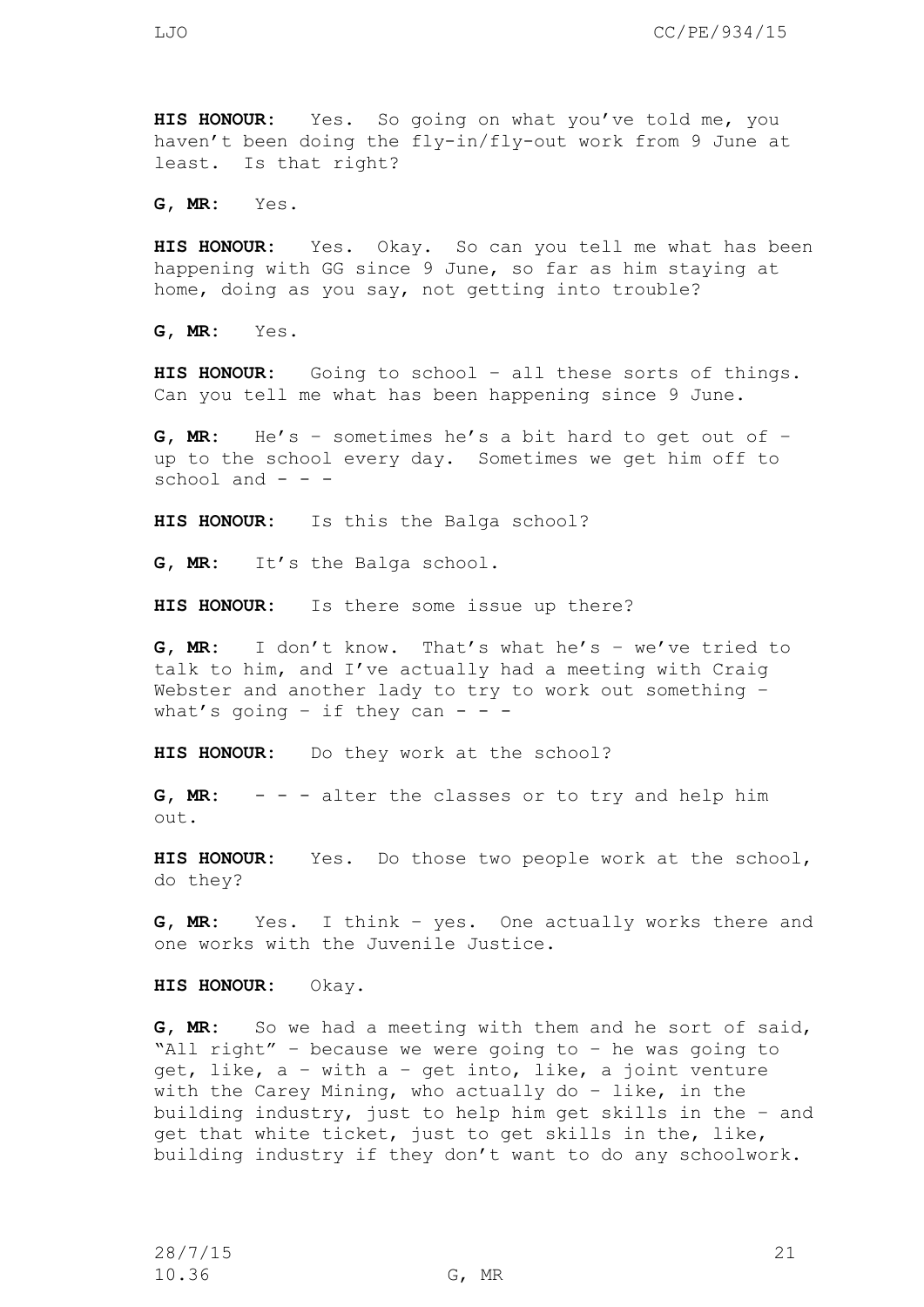Well, they're still going to do the schoolwork but they're still going to go through the criteria of getting, like, a qualification. And so then we sat down and he was going to do that. I've actually had the letter – the application letter and that, but then we thought about it and I've said to him, "Well, you're finding it hard to get to school. You know, how are you going to find it to get him to that little job thing?"

I said, "It's going to be twice as hard, plus you need the education to read and write to have those skills to actually do that job anyway." So we sat down with Craig and this other lady – I can't think of her name. But we decided he goes back to school, and I think they're trying just to get him at least do three days a week and then build on that. So that's where we're at at the moment.

**HIS HONOUR:** All right. What about staying home each night?

**G, MR:** He has been home most nights. Yes. Maybe on the weekend he might go out with friends but he only goes out to my cousin's house and he will come back, so in that regard he hasn't been too bad. He has been pretty good (indistinct) I've got it down to now that he has got to – he remembers my phone number, where he didn't used to have it before and then he would just get away, and I used to tell him, "If you ever get stuck somewhere, ring me up and I will come and pick you up. There's no need to go and steal a car or go with your friend who has got a car or something like that."

**HIS HONOUR:** Yes.

**G, MR:** "Ring me up and I will pick you up, no matter what time of the night it is. I would rather you ring me up than have the cops come around knocking on my door all hours of the night," because I did all that through the curfew with him, so when he's on the curfew (indistinct) on the curfew is I actually get up and open the door 2, 3 o'clock in the morning. I'm getting a bit over it, and I've told him that a few times.

**HIS HONOUR:** You're aware that he has been using drugs.

**G, MR:** He has. Yes.

**HIS HONOUR:** You know what cannabis smells like?

**G, MR:** Yes.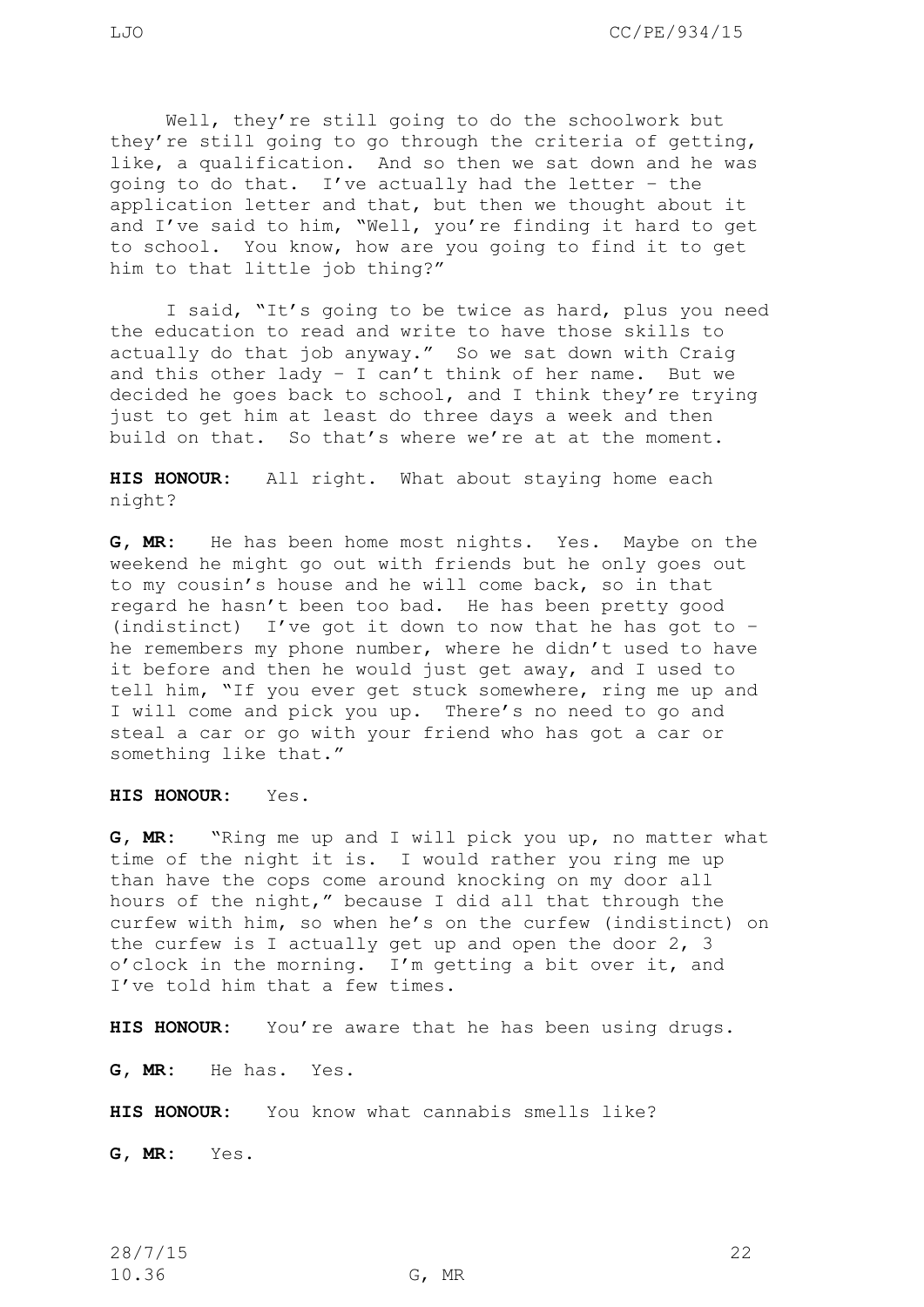**HIS HONOUR:** Yes, yes. Have you got some house rules on whether people possess and smoke cannabis in your place?

**G, MR:** I have. Yes. Well - - -

**HIS HONOUR:** What's the rule?

**G, MR:** Well, him and his mother both (indistinct) smoke cigarettes. We don't - I very rarely have a beer, if that, and they sort of know - I've got notes and I've got even a sign on my door, you know, like, no drugs or drink in our house. So we try to do as much as we can, but they – kids will go out and they will find it around the corner, around the street – anywhere, you know. It's like – it's easy to – it's harder to find a kind that's not on drugs now unless you – you know, especially in the – out in Balga, Girrawheen, wherever that area  $- -$ 

**HIS HONOUR:** Have you had a word to him about his drug - - -

**G, MR:** I've had - yes. I've had  $a - -$ 

**HIS HONOUR:** Yes. What have you told him?

**G, MR:** I've told him, you know, "It's no good for you. You're not going to learn nothing off it." I tell him you know, I say – I've even got a couple of my cousins who are my age, who did the same sort of thing what he's doing now, and they're still walking around the street, walking down the road, doing nothing, you know, and – whereas I got my licence when I was 17, got a car, and I was working when I was 17/18. And they're still walking down the street doing the same thing, drunk, you know, and on drugs. I said, "You're not going to get nowhere. Balga is not going to change. Mirrabooka is not going to change. Perth is not going to change. You've got to make it change for yourself."

**HIS HONOUR:** Yes. Okay. Well, that's good advice. Now, he used to play football a couple of seasons ago, but he hasn't been doing that over the last couple of seasons - - -

**G, MR:** Yes.

**HIS HONOUR:** - - - and just recreation generally. Why did that come to an end?

**G, MR:** I don't know. I've tried to ask him that myself,  $so - - -$ 

28/7/15 23 10.36 G, MR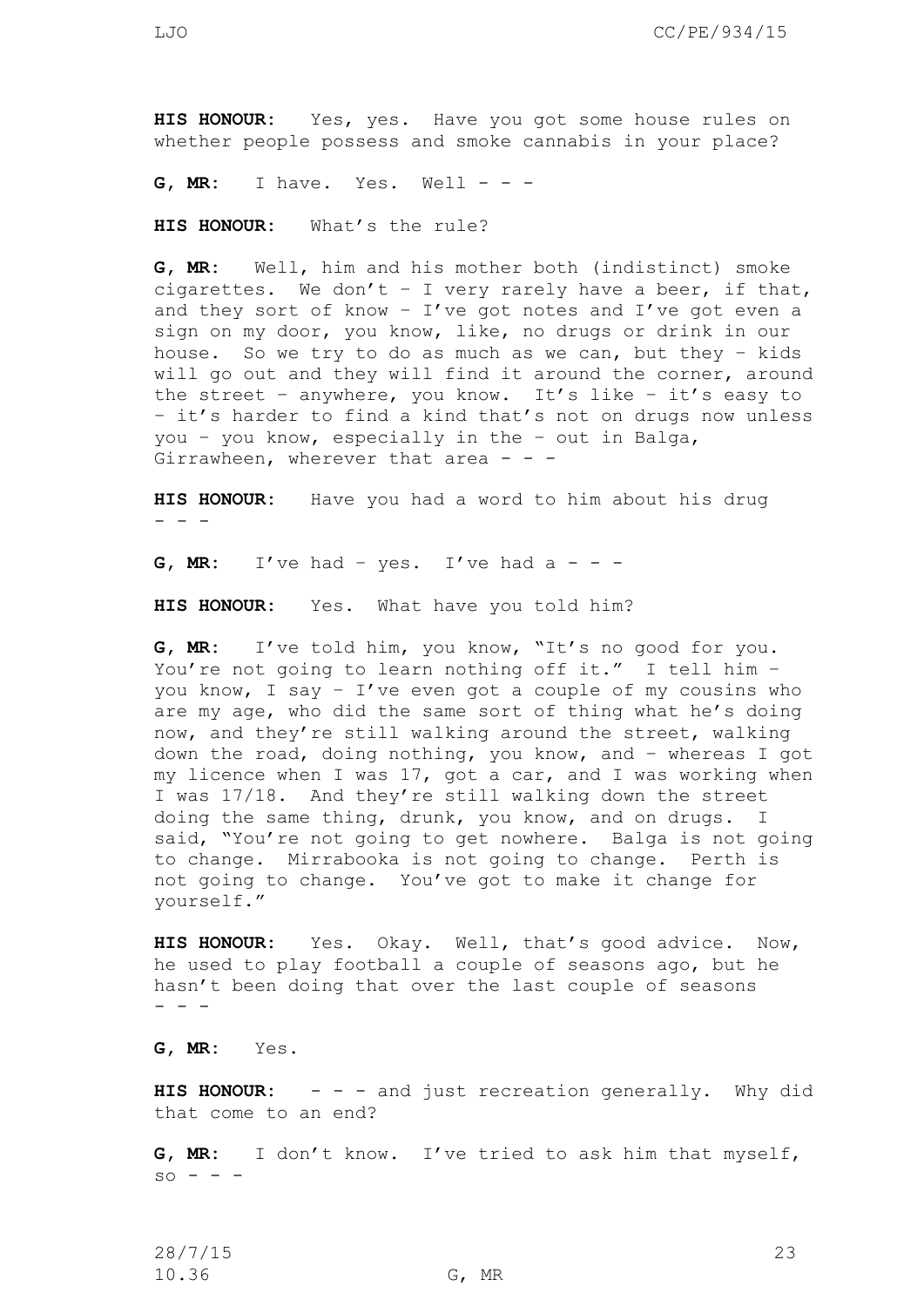**HIS HONOUR:** Yes.

**G, MR:** He was talking about going and playing football back next year. I said, "You know, you're going to leave it too late and then you're going to be too old."

**HIS HONOUR:** Anything else you wanted to tell me?

**G, MR:** I just wish he comes to the conclusion that he has run the race and it's not going to get him nowhere. That's the main thing, you know.

**HIS HONOUR:** Yes.

**G, MR:** I've told him that over and over, so - - -

**HIS HONOUR:** Okay. Now, what's your position? Are you going to go into  $a - I'm$  not saying you have to do anything in particular. I'm just wondering what is your situation. Are you going into a job or looking for a job or  $-$  -

**G, MR:** I'm still looking for a job. Yes.

**HIS HONOUR:** Yes.

**G, MR:** The contractor guy I was working for, he has something coming up after the new financial year, so within this next month he has sort of got something planned for us, so - - -

**HIS HONOUR:** Okay.

**G, MR:** - - - I'm sort of hanging for that.

**HIS HONOUR:** So for the next week or two you will be around the place during the day?

**G, MR:** Yes. I will be around the place, yes, for the next (indistinct)

**HIS HONOUR:** Yes. Okay. And your wife, she's going to be home during the day  $-$ 

**G, MR:** She will be home most of them. Yes.

**HIS HONOUR:** - - - with the bad back. I understand that. All right.

**G, MR:** Yes. Yes. Some days she has good days. Some days she's  $-$  -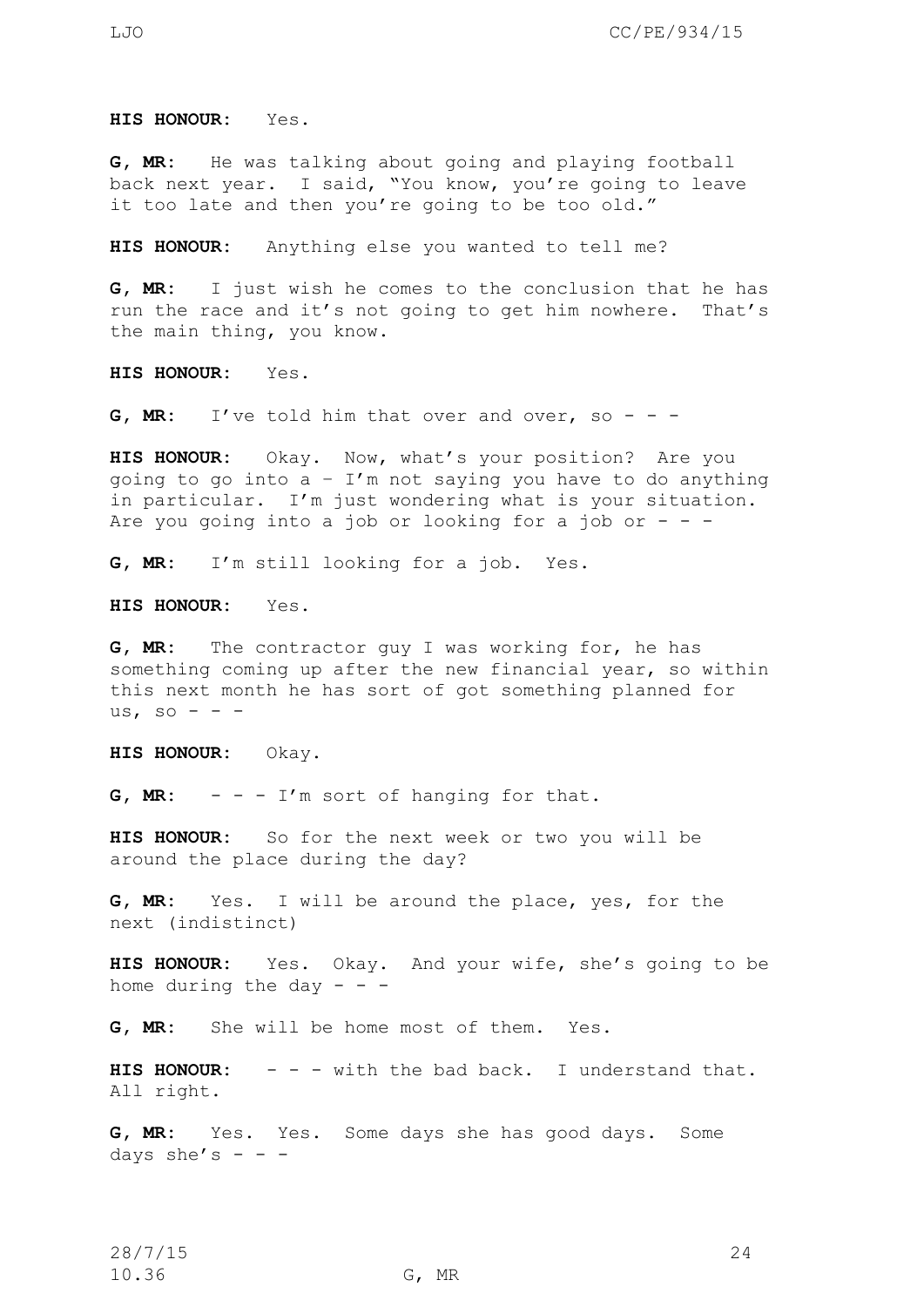**HIS HONOUR:** Yes. Okay. Anything arising out of that, Mr Yoo?

YOO, MR: No, your Honour.

**HIS HONOUR:** Ms Collard?

**COLLARD, MS:** No, your Honour.

**HIS HONOUR:** No. All right. Thank you for that, Mr G. Just resume your seat to the back. GG, it looks like you've gone off – just stay seated. See that little black dot on the bench in front of you? That's a microphone, so it picks up what you say. Yes. It might help if you just lean a little bit forward towards it. Okay.

**GG:** Yes.

**HIS HONOUR:** You've gone off the rails big time over the last year or so, haven't you?

**GG:** Yes.

**HIS HONOUR:** Why is that?

**GG:** Hanging around with the wrong people and smoking.

**HIS HONOUR:** Yes. Well, you've been hanging around with them for a while, haven't you?

**GG:** Yes.

**HIS HONOUR:** Yes.So you've had lots of time to work out that you shouldn't be hanging around with them  $-$  -

**GG:** Yes.

**HIS HONOUR:** - - - haven't you? Well, why did you keep hanging around with them when you knew that you were getting into trouble hanging around with them? Hey?

**GG:** Wouldn't have a clue.

**HIS HONOUR:** It was just the easy thing to do, was it? It was easy, wasn't it? Well, put it this way, GG: it was easier than staying home at night, doing the right thing, getting up in the morning, going to school  $- -$ 

**GG:** Yes.

28/7/15 25 10.36 GG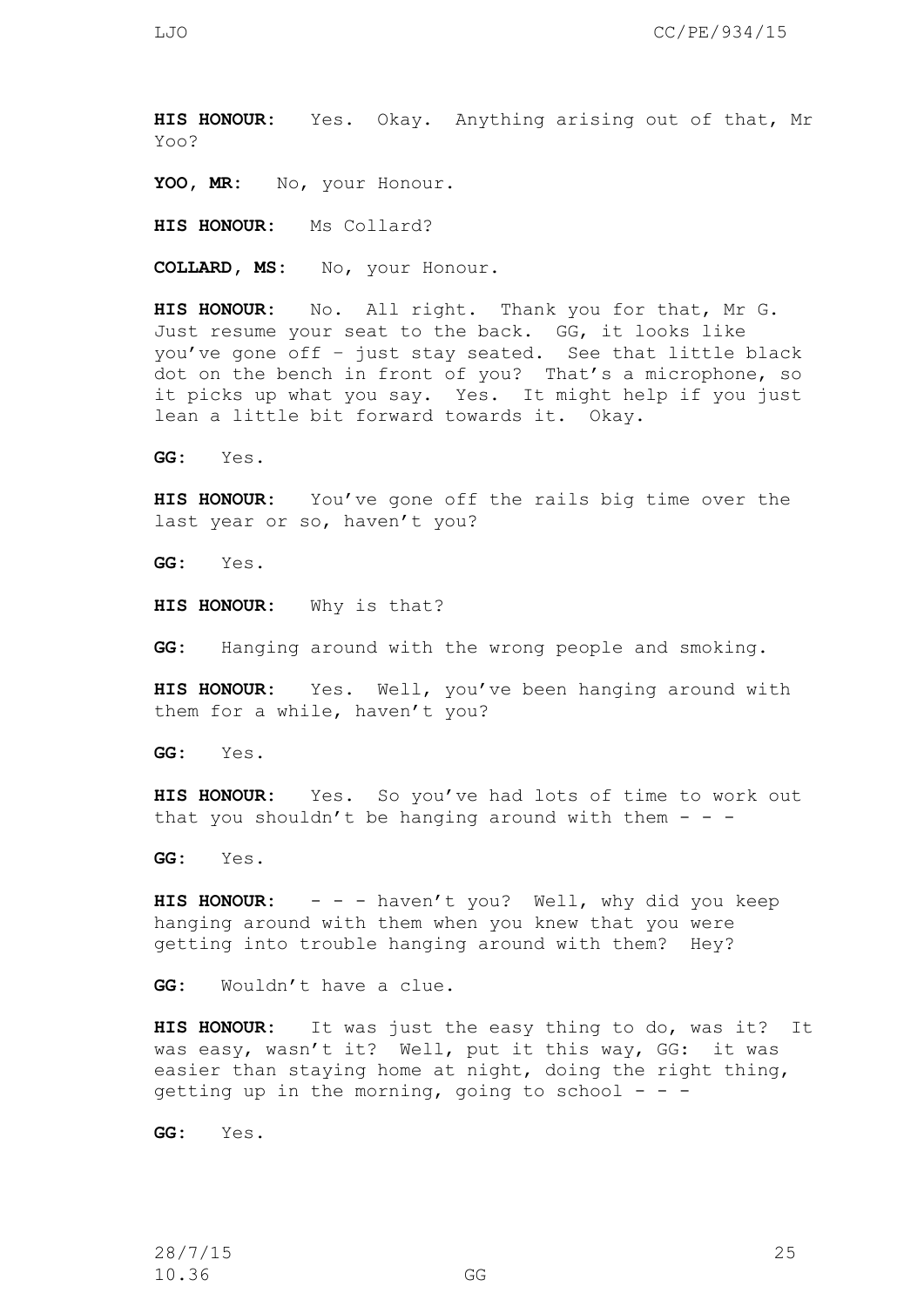HIS HONOUR: - - - doing your work, going to footy training, going playing games on the weekend, putting in the effort. All of that required some effort, and it was harder doing that than doing nothing much and hanging around with people, getting into trouble, using drugs. Am I right? Yes. So I go back to what I said before. You were taking the easy way, weren't you? Weren't you?

**GG:** Yes.

**HIS HONOUR:** Yes. Do you reckon you're going to get anywhere that's worth getting to if you just keep taking the easy way all the time? What do you reckon?

**GG:** No.

**HIS HONOUR:** Do you want to end up spending lengthy periods of time in detention?

**GG:** (indistinct)

**HIS HONOUR:** Pardon?

**GG:** No.

**HIS HONOUR:** No. Well, if you keep using drugs, mixing with people who get into trouble – and particularly older people – being involved in stealing motor vehicles, burglaries – you tell me. What do you reckon is going to happen to you?

**GG:** I will go back in.

**GG:** Pardon?

**GG:** Go back in Banksia.

**HIS HONOUR:** Yes. Have you got any idea about for how long you might be in Banksia, roughly? A long time? Yes. I think the magistrate might have made some mention about, "Keep this up and you will be a third-striker." Do you remember him saying that?

**GG:** (indistinct)

**HIS HONOUR:** Do you know what a third-striker is? What do you think it is?

**GG:** (indistinct)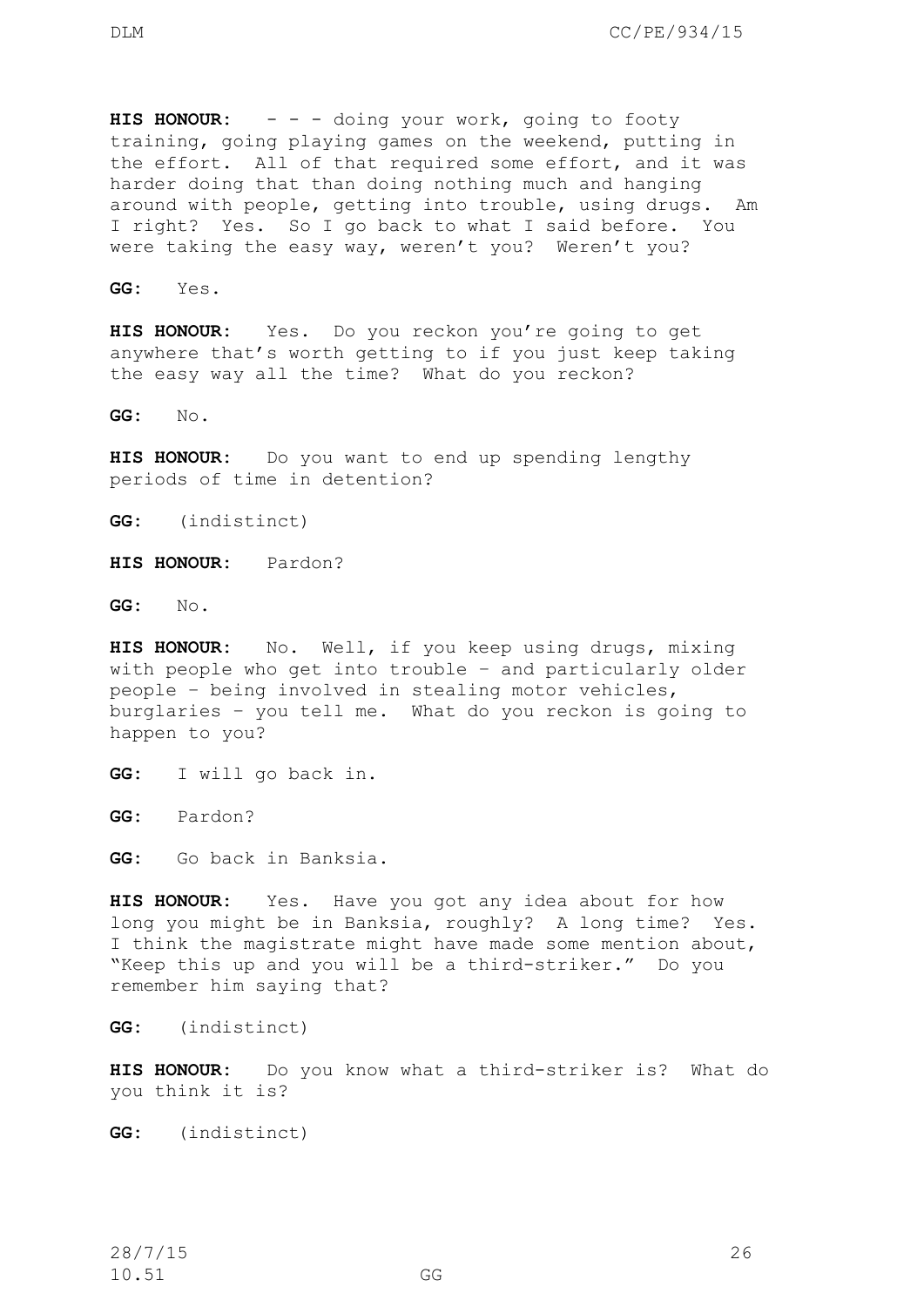**HIS HONOUR:** Pardon?

**GG:** (indistinct)

**HIS HONOUR:** Yes. But why? Do you know what a long time means?

**GG:** Yes.

**HIS HONOUR:** What do you think it means?

**GG:** Doing months.

**HIS HONOUR:** Pardon?

**GG:** (indistinct)

**HIS HONOUR:** 12 months, did you say? Yes, that's at least.

**GG:** (indistinct)

**HIS HONOUR:** Yes. So that's a year. So do you want to go to Banksia for a year at least? And what do you think will happen if you keep doing burglaries?

**GG:** (indistinct)

**HIS HONOUR:** Yes. That will happen, won't it? Yes. Now, what's the problem with school? Why weren't you going every day?

**GG:** (indistinct)

**HIS HONOUR:** You don't like it? Yes. There are probably lots of kids who don't like going to school, but they go every day. Do you know kids who don't like school but go every day? Yes. So you're not being asked to do something that other kids don't do, are you? Why did you stop playing footy? Pardon?

**GG:** (indistinct)

**HIS HONOUR:** Too lazy? Yes. Well, at least you're being honest with me. Are you going to go back and get involved in that? Yes.

**GG:** (indistinct)

**HIS HONOUR:** Yes. Well, the season is not finished yet, is it? So there's no reason why you can't at least start

28/7/15 27 10.51 GG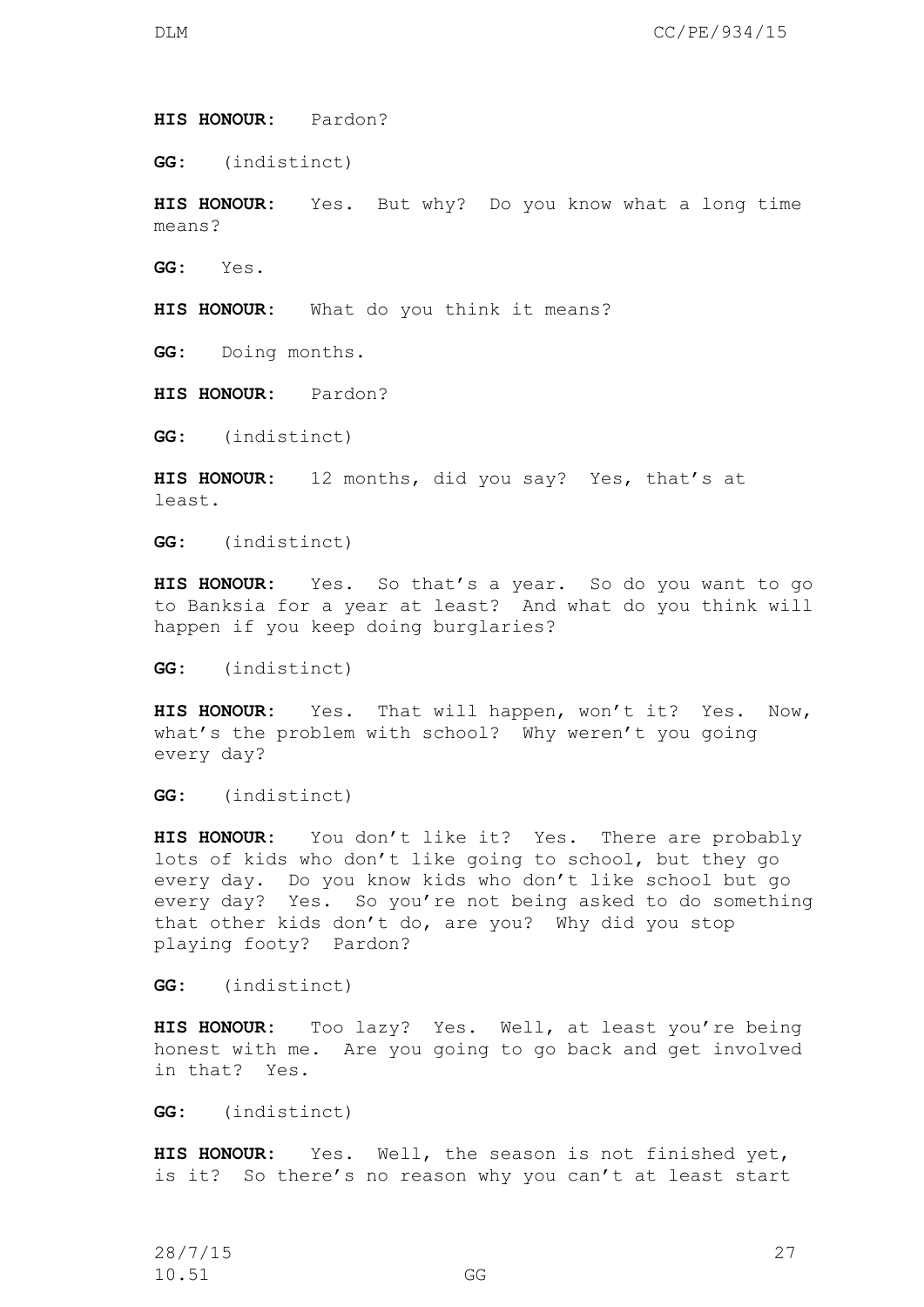going down to training, running around, having a kick. Whether you get selected is another thing, but you can start doing that, can't you? Yes. Are you going to?

**GG:** (indistinct)

**HIS HONOUR:** Pardon?

**GG:** Yes. Might as well.

**HIS HONOUR:** What did you say? "Might"?

**GG:** Yes. I said I might as well do it.

**HIS HONOUR:** May as well?

**GG, MR:** Yes.

**HIS HONOUR:** Yes. Good. And what about the cannabis?

**GG:** (indistinct)

**HIS HONOUR:** Pardon?

**GG:** I need to slow down.

**HIS HONOUR:** Slow down? Well, that's not good enough, is it? What word do you think I might have had in mind? 2

**GG:** Stop.

**HIS HONOUR:** Stop. Exactly. That has got to stop. I think the magistrate also told you that if you keep using that sort of stuff, you might end up being affected in the brain, and you might not be able to retrieve your position. You're not going to play very good footy if you've been using drugs, are you? No. And that's a good indication to you that using drugs is no good for you. I know you're surrounded by people who use them and it's hard not to, but you've got to find that strength somewhere, GG, and not use it.

See, you've been taking the easy way out on everything, haven't you? It's easier just to have drugs because other people are using it, and then "I'm just one of the boys." It's actually harder not using it, isn't it? Yes. So when you look at it, GG, you've got to start putting in the effort and doing some of the hard things, don't you? Yes. Are you capable of that? Yes. Would you prefer to be known as someone who just took the easy way out all the time or someone who was prepared to do some of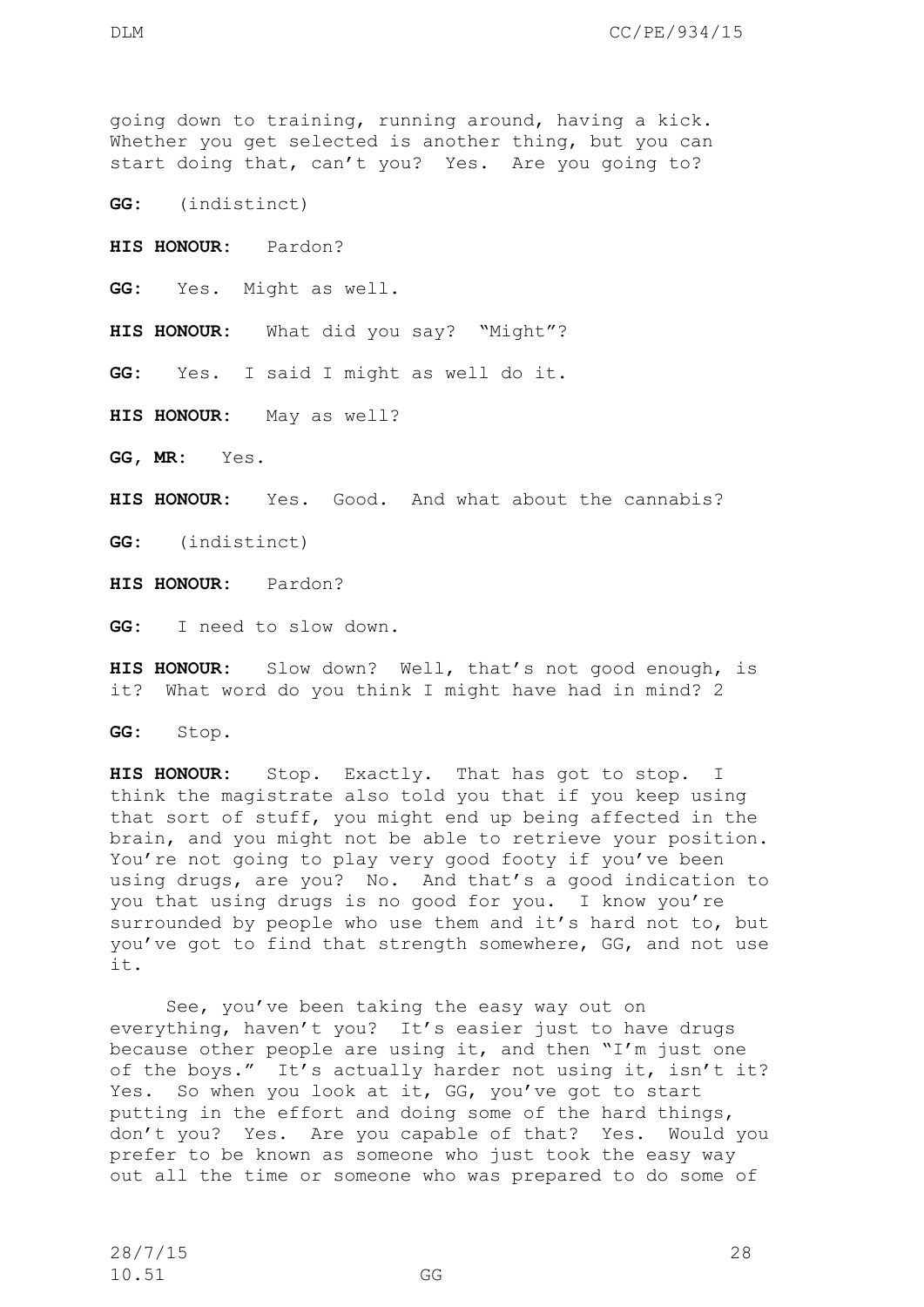the hard things sometimes? Yes. And you've got to put that into action. You don't just say stuff like that. You've got to put it into action so people see you're actually doing it.

**GG:** Yes.

**HIS HONOUR:** Is that right?

**GG:** Yes.

**HIS HONOUR:** Because if you say it, but then people look at what you do and you're not doing it, they won't believe you, will they? No. Is there anything you wanted to tell me, GG, that you don't think has been covered? No? Now, who's the person who is going to make this order work or not work? Who's it going to come down to?

**GG:** Me.

**HIS HONOUR:** You. Okay. I will tell you what I'm going to do here, GG. It's my view that we hadn't reached the stage for a conditional release order to be imposed. A conditional release order is a combination of detention and also an intensive youth supervision order, which means you don't serve the detention immediately at Banksia, but you can go back into the community on the order, the intensive youth supervision order, but with the detention hanging over your head. As the magistrate explained to you, if you breached the order in the community, if you re-offended or if you failed to comply with the conditions, the detention, wholly or partly, would then be ordered to be served.

Now, I've just taken the view that, given a combination of things which I will mention in a moment, we hadn't reached that point with you, but in saying that, I want to make the point to you, GG, that in no way should it be thought by you to mean I don't think dwelling burglaries are serious and that I don't think being involved in stealing a motor vehicle is a serious thing to do. I do. The magistrate clearly did. Rightly so. Those things are very serious, and we've discussed this morning, if you're a third-strike offender for committing home burglaries, then you put yourself in the position of spending a year in Banksia, so clearly they're serious. So if you keep doing that sort of stuff, in the end, detention will be imposed.

My position is, given a combination of things, we hadn't reached the point of a conditional release order. All of these things in combination lead me to that

28/7/15 29 10.51 GG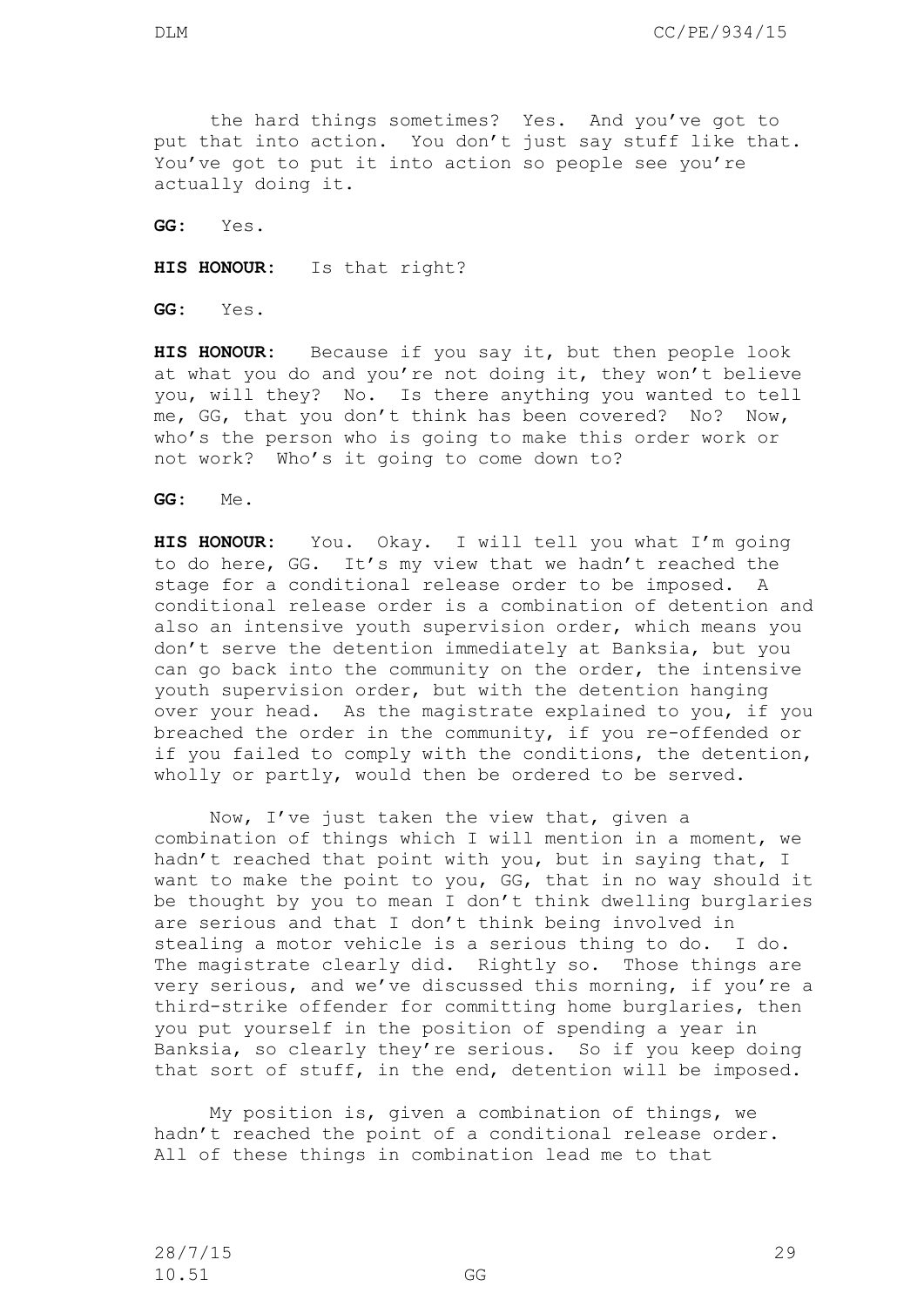I notice, with respect, the magistrate said that you don't get a great deal of credit by way of mitigation for pleading guilty, and that was mentioned because the State had a strong case. There were fingerprints in two instances, and you were caught on CCTV footage in relation to another instance, the burglary with intent, so there was a strong case, and that's, obviously, a factor relevant to the discount you get for pleading guilty.

interview with the police and made admissions. Now, that's

But I don't think it is correct to say that you don't get a great deal of credit for pleading guilty because of that. You still do get significant credit. The maximum that could be given is 25 per cent. It may be just shy of the maximum, but it's still significant. I don't think it could be properly said to be not a great deal.

The other thing is your age. You're only 15 years and nine months of age now. Back in March, April, May, you were 15 years, five months, six months and seven months. So you're very young. So that's very weighty. And because of your age, you need to be dealt with according to the principles in the Young Offenders Act. In particular, those includes your rehabilitation, the protection of the community and punishment.

It's always necessary to work out the balancing of those principles by reference to the circumstances of the offence and the offender, and, I think, doing it that way in your case, there was a great deal of weight to be attached to rehabilitation, certainly some weight for protection of the community and punishment but not to the point where it outweighed rehabilitation in combination with everything else such that detention needed to be imposed.

The other factor is your record. Now, it is the case that you record has on it prior offences of dwelling burglary and stealing of a motor vehicle, GG. But your record is relatively short. Those two prior dwelling burglaries – one was dealt with by reference to a juvenile justice team and the other by reference to a court conferencing program. So your record is short.

And then when one looks at the factual circumstances of these offences of burglary, as I've said to you,

significant.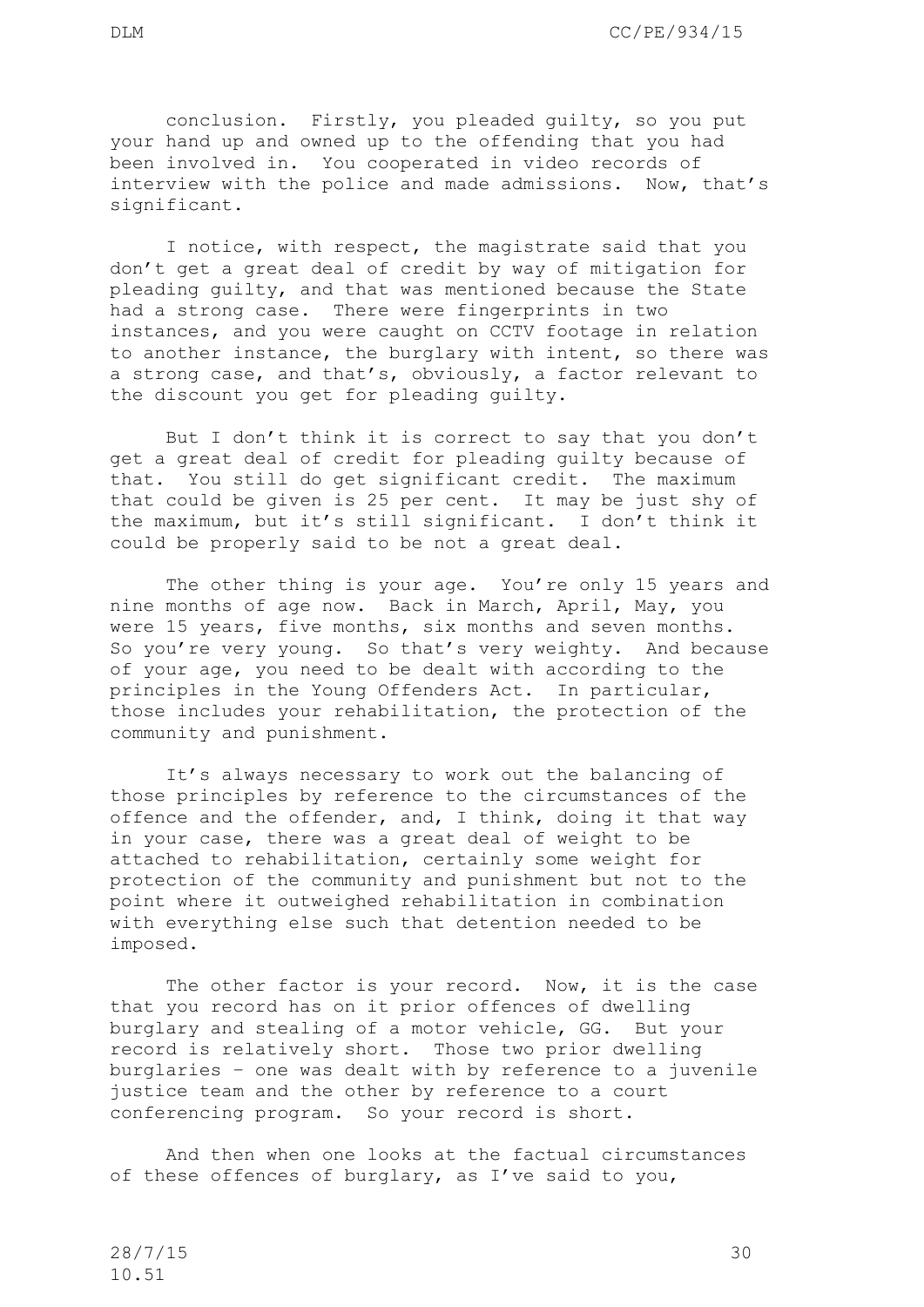GG, every burglary on a dwelling is serious. It can't be understated. That said, these burglaries seem to me, on my assessment, to fall within the lower to mid range. So far as the stealing of the motor vehicle is concerned, I note that you were the passenger. You shouldn't have been in that. You knew it was stolen, but it wasn't you behind the wheel, that was in control of the car when it went on the high-speed pursuit.

The other thing is you haven't been on a court order prior to when this order was imposed. And, finally, it seems to me that you do have stable accommodation, not just the house but also people in it, and that's, obviously, good for your prospects of rehabilitation. And your dad is, obviously, very keen to mentor you and give you the right role modelling to make sure you stay out of trouble. The question is, GG, whether or not you comply with the things that he requires and he tells you.

You've got to do something about your substance abuse. That doesn't excuse any behaviour, GG. It might go to explain your behaviour and point to you mixing with negative peers and smoking cannabis, doing nothing much. So you've got to change your lifestyle big-time. Putting all of those things together, it's my view that we hadn't reached the point where detention needed to be imposed. That's both immediate and also in the form of a conditional release order.

My view is that the appropriate order for these offences – and I'm putting aside the stealing that was dealt with by way of section 67 and just dealing with those matters that were made the subject of the conditional release order. That order is cancelled, and in its place there's an intensive youth supervision order for a term of nine months. It's subject to you being supervised, subject to you engaging in substance abuse counselling, and it's also subject to you performing 60 hours unpaid work.

I think the initial number of hours imposed was 40. I actually think it should be 60, 20 more than 40, and that reflects, I think, the seriousness of the offending. And I should be up-front with you, GG. It's a punitive element or component of the order. Punishment. So do you understand that?

**GG:** Yes.

**HIS HONOUR:** I will give you credit for the number of hours that you've already done. Now, I should mention to you, GG, if, during the term of this order, you re-

28/7/15 31 10.51 GG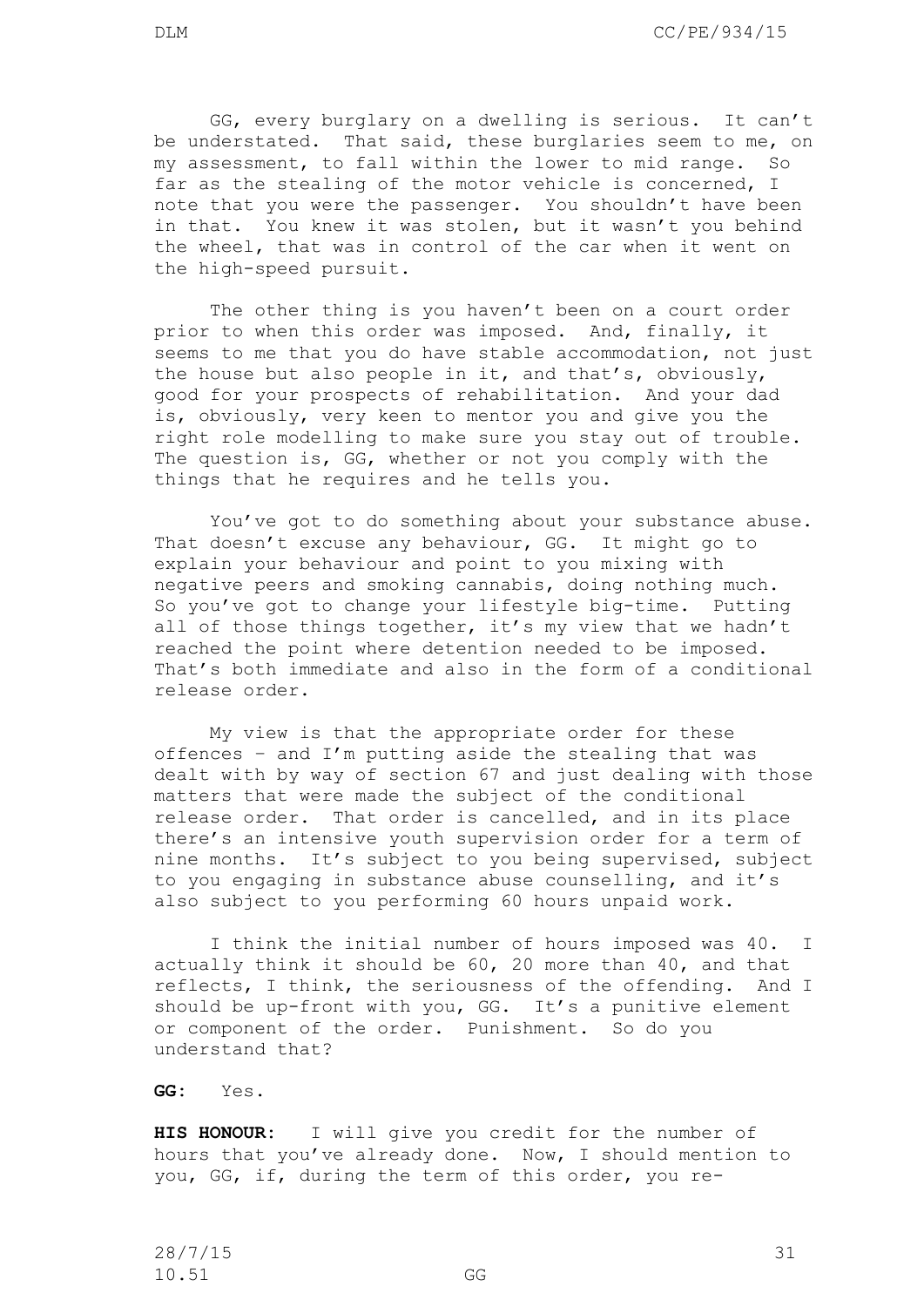offend or you don't do what you're required to do on the conditions of the order, you will be in breach of it, and if you're in breach of it, then you will be dealt with afresh for these matters that are the subject of it, that it has been imposed for. You understand that? Yes. In addition to being dealt with for whatever the new offence might happen to be, if it's a breach by way of reoffending. Okay?

And even if you don't do what you're supposed to, you don't engage in supervision or the substance abuse counselling – and that counselling is very important – and if you don't do any of the work, then I will take the view, GG, that you've got an attitude problem, you're not prepared to do the right thing, and if that's the case, you might end up being sentenced to some period of detention at some stage in the future.

So it's up to you as to what path you go down, GG, whether you comply, stay out of trouble, stay at home, listen to your dad, or whether you go down the other path of mixing with people who get into trouble, using the drugs, not doing much with your time, not going to school. That's your choice. Okay?

**GG:** Yes.

**HIS HONOUR:** I think I've dealt with everything. All right. Thank you for that.

AT 11.04 AM THE MATTER WAS ADJOURNED ACCORDINGLY